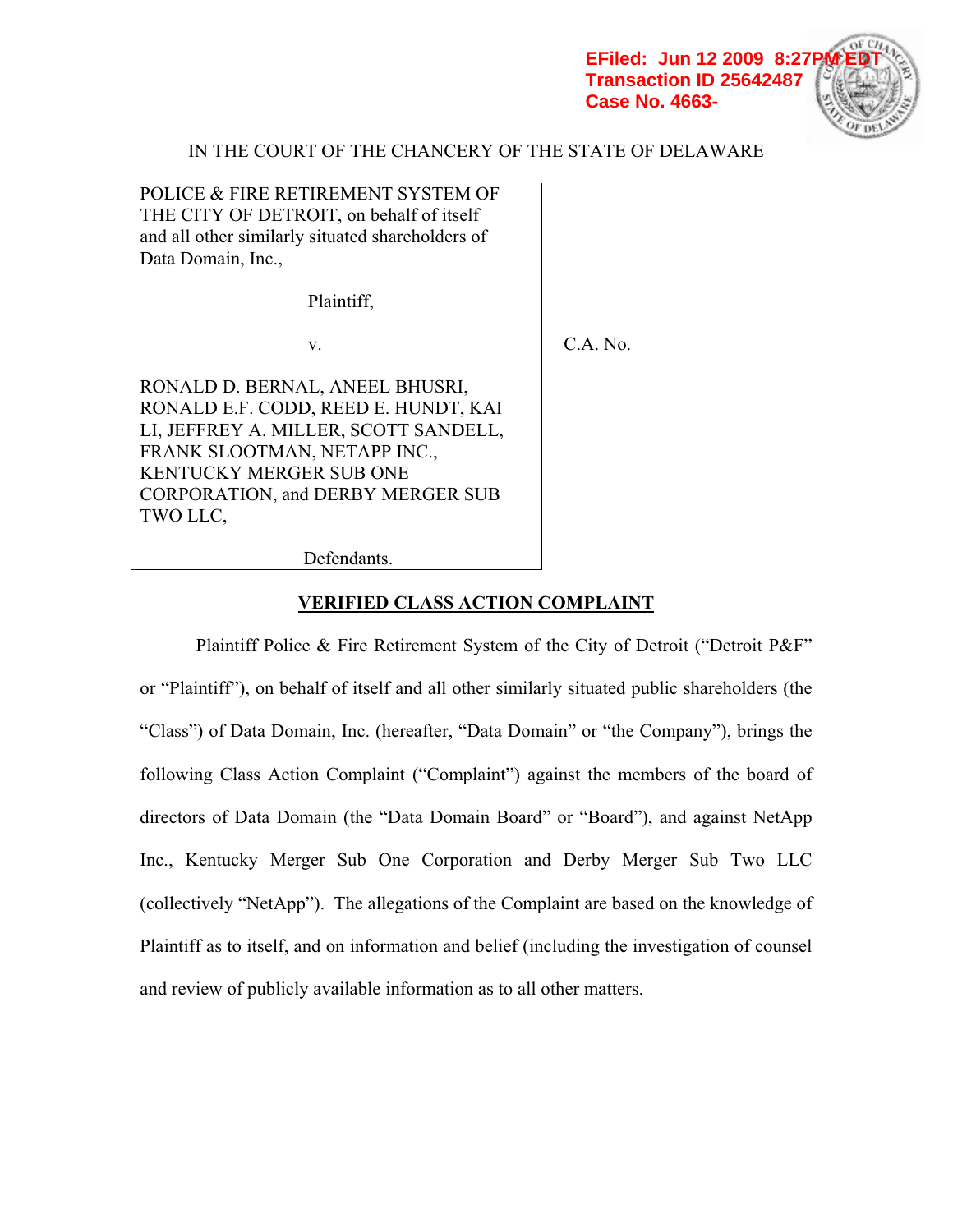#### **NATURE AND SUMMARY OF THE ACTION**

1. This action arises from the actions of Data Domain's board of directors (the "Board") in agreeing to a merger agreement with NetApp, Inc. ("NetApp") without even trying to secure the best possible deal for Data Domain's shareholders. They agreed to the NetApp merger without following even the most basic process for informing themselves of the best available transaction. Soon thereafter, the Board compounded this breach by agreeing to restructure the deal to increase the cash-out component so much that it is undoubtedly a change of control transaction due to its cashing out a significant portion of the shareholders' equity. They agreed to this restructuring without pursuing any steps to maximize the price paid to shareholders.

2. Long-standing Delaware law required the Board to take reasonable measures to maximize shareholder value. Rather than comply with their duties, the Board approved the original and the restructured deals with NetApp, both of which were locked up with preclusive defensive measures, including a termination fee, a no-shop/notalk provision and matching rights. The Board granted each of these deal protections *before* any price-maximizing process took place, in a blatant effort to ensure that their favored merger partner – which is providing the Board with jobs and other benefits that the unwanted bidder may not – is Data Domain's ultimate acquirer. In doing so, the Board has deliberately ignored what a third party suitor, EMC Corporation ("EMC"), has offered for Data Domain and what it would offer in an open and balanced sale process.

3. The transaction started with an Agreement and Plan of Merger (the "Merger Agreement") between Data Domain and NetApp dated May 20, 2009. Pursuant

-2-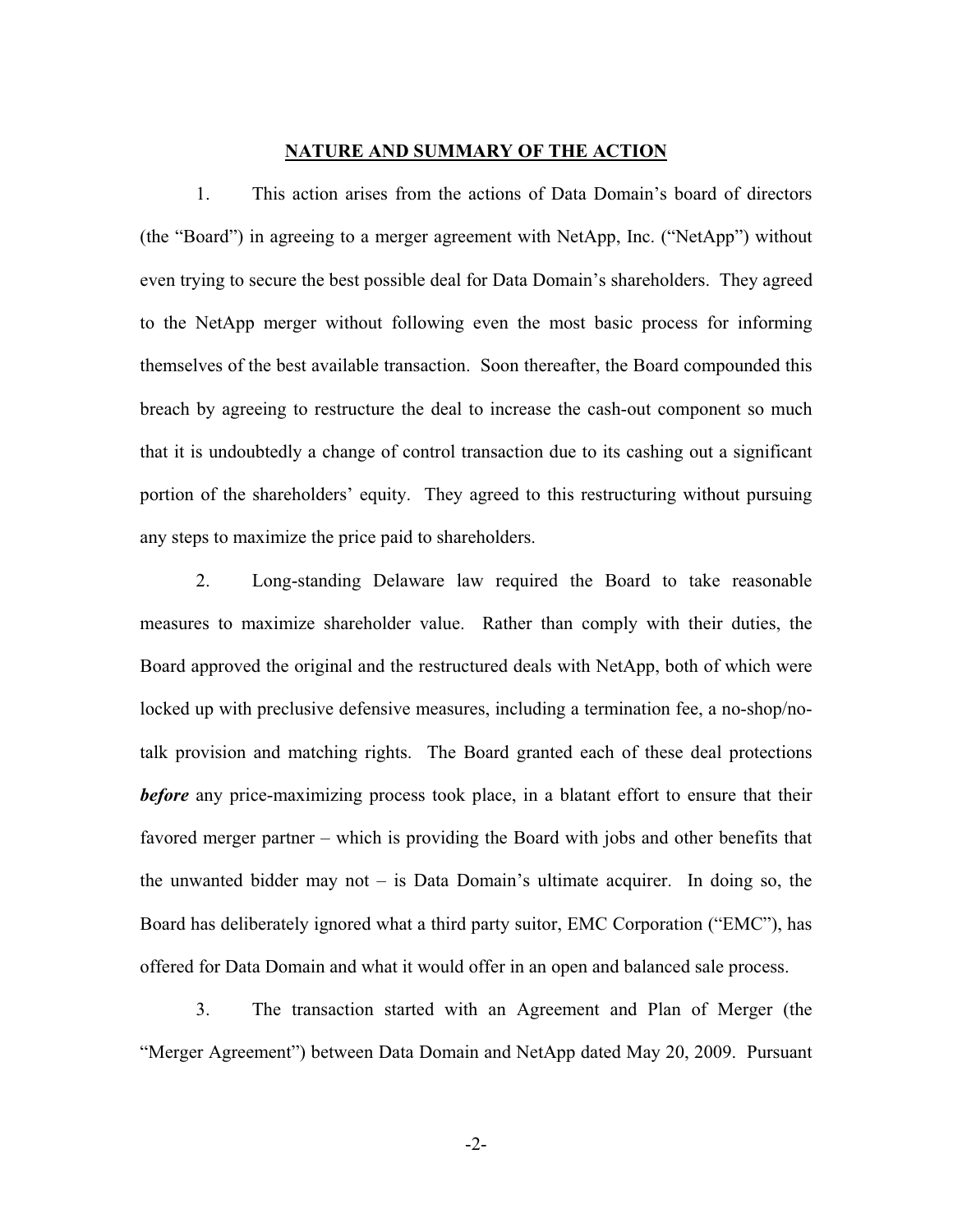to the Merger Agreement, Data Domain shareholders would receive \$25 per share, comprised of a mix of cash and stock (the "Initial Transaction"). Even though \$25 offered a modest premium to Data Domain's then-current trading price, most analysts felt that Data Domain could fetch \$35 per share in a transaction. The Board embraced the NetApp offer despite their knowledge that EMC was anxiously pursuing Data Domain at the time and giving every indication that it was willing to pay a significant premium to Data Domain's trading price, *i.e.*, a deal price approaching the higher consideration the analysts felt was more in keeping with Data Domain's worth. Despite the fact that a significant amount of the consideration NetApp offered was cash – and therefore a significant portion of the Data Domain shareholders' current equity investment was being cashed out – the Board approved a variety of deal protections that impaired the possibility of a fair and balanced process that maximized share value. In particular, the Initial Transaction included "matching rights" that deter competing bids because they force bidders to bid against themselves while putting minimal pressure on NetApp to put its best offer on the table.

4. Not only did the Data Domain Board decide to sell the Company for inadequate consideration, but they had a motive to avoid an open bidding process. Indeed, both the Data Domain Board and the NetApp board had mutual interests that had nothing to do with providing Data Domain shareholders with the best deal. The Data Domain Board was negotiating in the shadow of EMC's overtures, and NetApp – widely rumored to be a likely takeover candidate itself – appears to be using the Data Domain acquisition as a defense mechanism of its own. The deal protections the Board and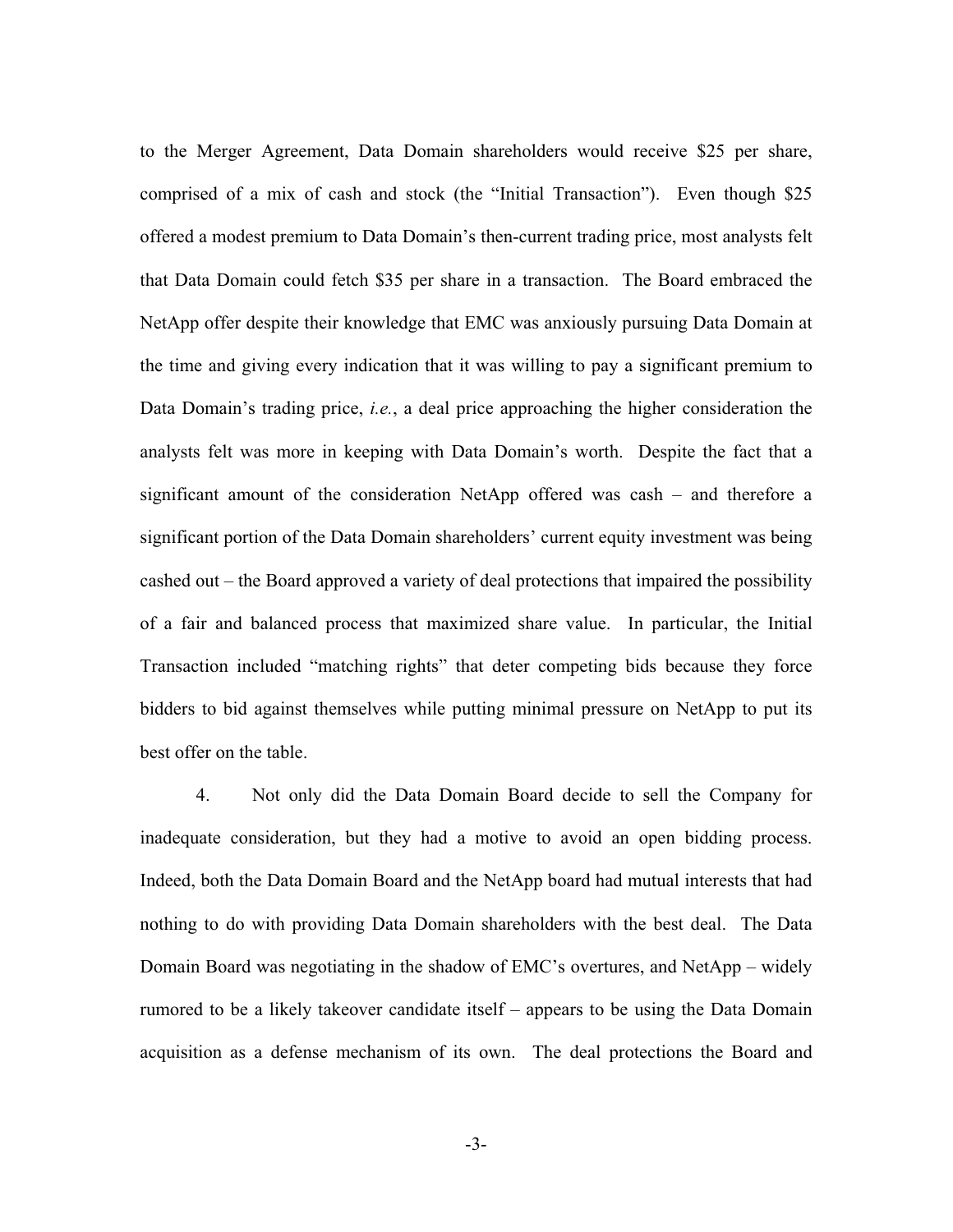NetApp used to lock up the deal have served their intended purpose, as EMC has been prevented from negotiating with Data Domain despite offering Data Domain shareholders a much higher price for their shares.

5. The Initial Transaction placed certain Defendants' interests ahead of the interests of the Company's shareholders. NetApp agreed to provide Data Domain's CEO, Defendant Frank Slootman, and Board Chairman, Defendant Aneel Bhusri, with lucrative positions at the combined company. Indeed, Defendant Slootman is expected to succeed Dan Warmenhoven as CEO of NetApp. Slootman, Bhusri and other Defendants will also receive immediate compensation for their restricted stock and options.

6. Despite being frozen out by the Data Domain Board, EMC announced a tender offer on June 1, 2009 to acquire Data Domain in an all-cash deal that values the Company at \$30 per share (the "EMC Bid") – a  $20\%$  premium to the price in the NetApp Initial Transaction. EMC's public bid showed beyond doubt that NetApp was getting Data Domain on the cheap, as many analysts noted. Although the matching rights provision in the Merger Agreement gave NetApp five business days to respond to EMC's offer, it took all of a day for NetApp to increase the price it was willing to pay by matching EMC's Bid. Even though NetApp moved quickly, it structured its bid knowing that it did not need to "top" EMC's bid to preserve its option on Data Domain. Instead, as allowed by the matching rights in the original Merger Agreement, NetApp matched the overall value of the EMC Bid by increasing the cash component of its offer to reach a \$30 per share offer. Had the Board not already bound its hands with the Merger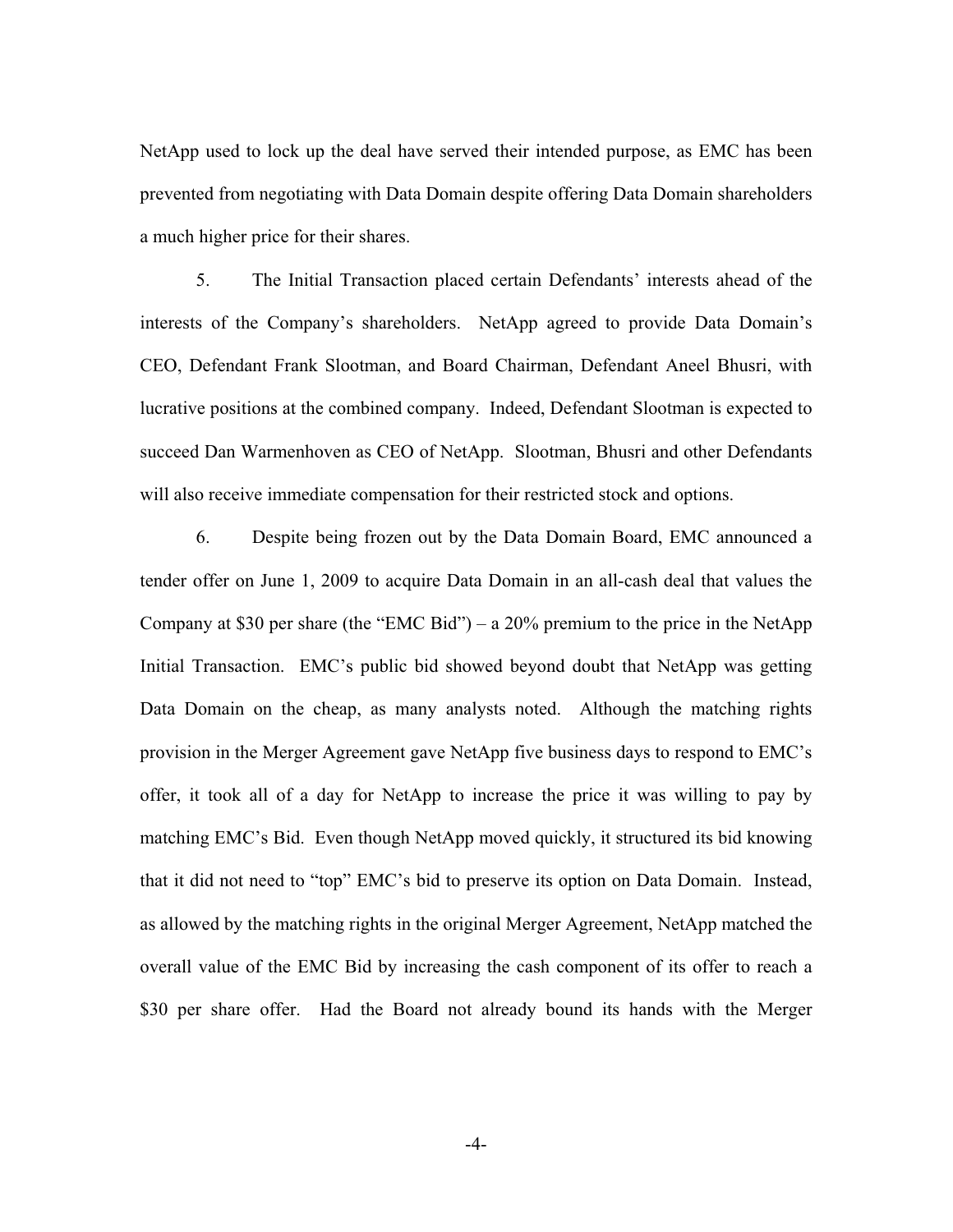Agreement lock-ups, it could have leveraged the EMC Bid to demand a meaningful increase above EMC's Bid from NetApp.

7. EMC's Bid nevertheless presented the Board with a second chance to try to do the best they could for their shareholders. They squandered that opportunity, however, and within hours of receiving NetApp's matching bid, the Board again embraced NetApp, accepting its revised offer. The Board decided without the benefit of time or analysis to reject the EMC Bid and to re-approve the NetApp Merger Agreement at the revised price (the "Revised Transaction").

8. Defendants immediately accepted NetApp's revised bid despite the fact that analysts viewed NetApp's cash-and-stock proposal as inferior to the certainty provided by EMC's all-cash deal and expected EMC to significantly increase its offer if given the chance to do so. Motivated by their own self interest, the Board violated their fiduciary duties to secure the best possible deal for Data Domain's shareholders by refusing to negotiate with EMC or bargain for better terms from either suitor.

9. Whatever doubt existed about the Board's duty to employ a reasoned process to maximize the price paid to shareholders was eliminated with the restructured NetApp deal. The Initial Transaction would cash out a significant portion of the Data Domain shareholders' holdings. The Revised Transaction, however, is indisputably a change in control because the majority of the consideration to be paid to shareholders is now cash. By agreeing to a transaction which results in the "cashing out" of a majority of the shareholders' prior equity positions, the Board took on the obligation to maximize the price being paid. Instead of making decisions with that sole concern, however, the Data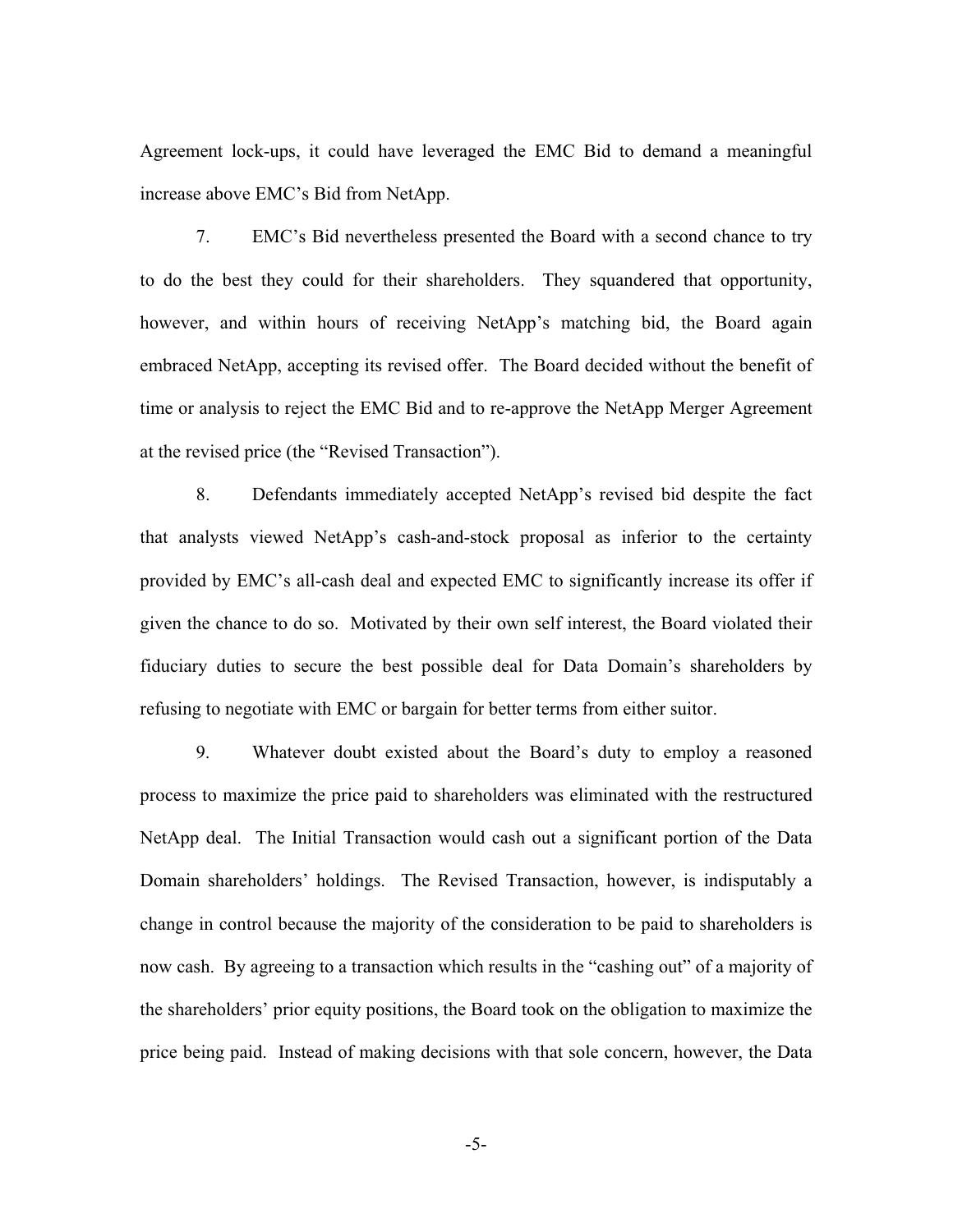Domain Board acted as if they were free to agree to the NetApp deal even if it does not offer the best immediate price.

10. The Board is required to seek out the absolute best transaction for its shareholders by improving the terms of the Revised Transaction and the EMC Bid. The Board's negotiations with NetApp and their refusal to negotiate with EMC in May 2009 demonstrate that they failed to consider the shareholders' interests in good faith and committed to the original deal with NetApp for personal gain. Defendants' refusal to negotiate with EMC after its public topping bid – or at least use the EMC Bid to require NetApp to actually bargain and top EMC's Bid – constitutes a further abdication of the Board's duties.

11. Termination fees, no-shop/no-talk clauses and matching rights are not consistent with a corporate sale process that has just begun. Thus, this action seeks to enjoin the provisions of the Merger Agreement that are unlawfully preventing the Data Domain Board from fulfilling their fiduciary duties and to compel the Board to act for the sole benefit of its shareholders, and not for any personal benefit or for the protection of the Board's incumbency or management's self-interest and personal profit.

## **JURISDICTION**

12. This Court has jurisdiction over this action pursuant to 10 Del. C. § 341.

# **PARTIES**

13. Plaintiff Police & Fire Retirement System of the City of Detroit is a retirement system maintained for the benefit of current and former policemen, firemen and their families. Detroit P&F is a stockholder of Data Domain, has been a stockholder

-6-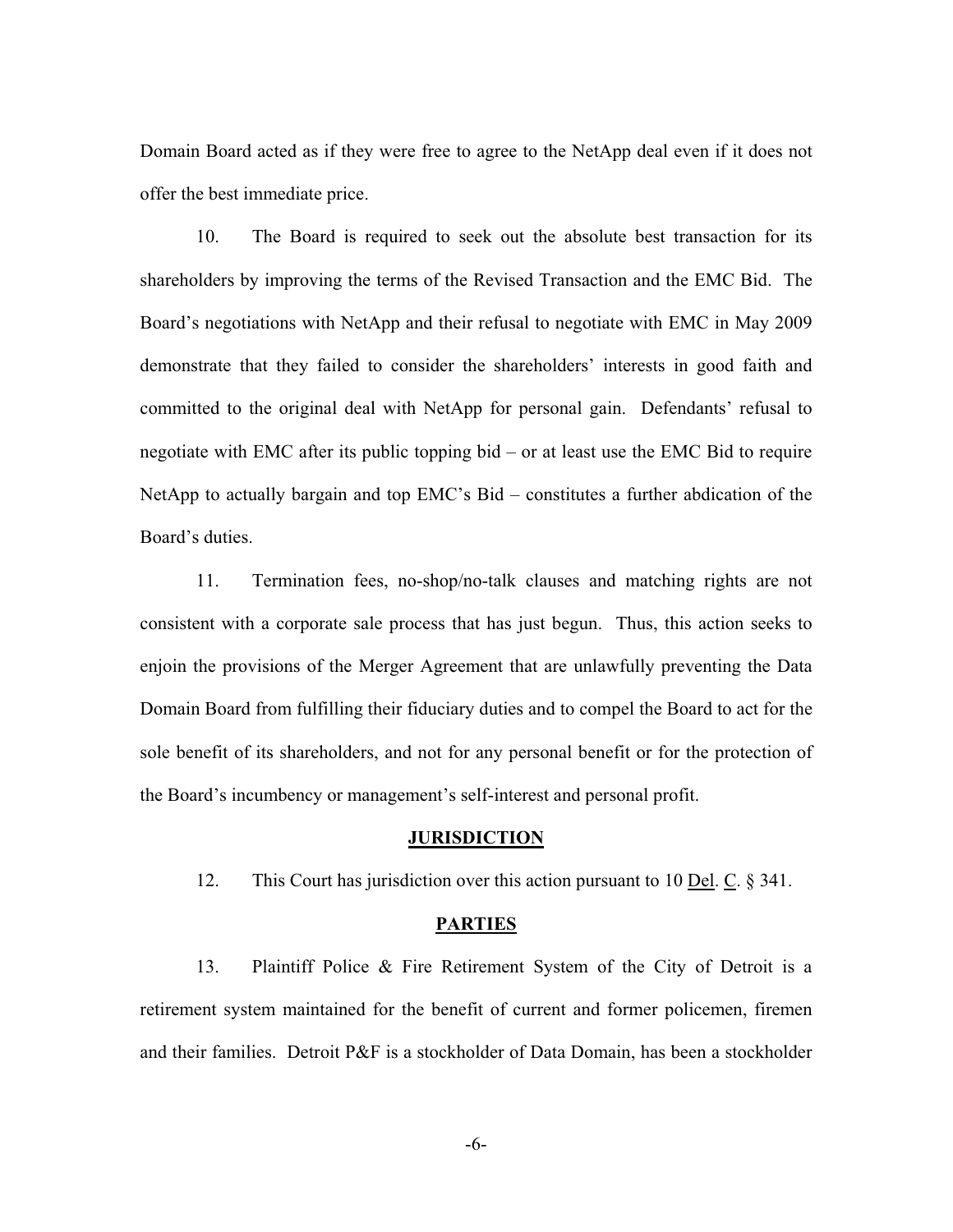of Data Domain at all material times alleged in this Complaint, and will continue to be a stockholder of Data Domain through the conclusion of this litigation.

14. Defendant NetApp is a proprietary computer storage and data management company incorporated in Delaware and headquartered in California. It is a member of the NASDAQ-100, and trades under the ticker symbol NTAP.

15. Defendants Kentucky Merger Sub One Corporation, (a Delaware corporation) and Derby Merger Sub Two LLC (a Delaware limited liability company) (together with Merger Sub One, the "Merger Subs") are direct, wholly-owned subsidiaries of NetApp created for the purposes of the merger.

16. Defendant Ronald D. Bernal is a Director of the Company and has been since 2003. As of May 29, 2009, Bernal owned over 266,000 shares of the outstanding Data Domain common stock

17. Defendant Aneel Bhusri is a Director of the Company and has been since 2002. As of May 29, 2009, Bhusri owned almost 4% of all of the outstanding Data Domain common stock.

18. Defendant Ronald E.F. Codd is a Director of the Company and has been since 2006. As of May 29, 2009, Codd owned 225,000 shares of the outstanding Data Domain common stock.

19. Defendant Reed E. Hundt is a Director of the Company and has been since 2007. As of May 29, 2009, Hundt owned over 225,000 shares of the outstanding Data Domain common stock.

-7-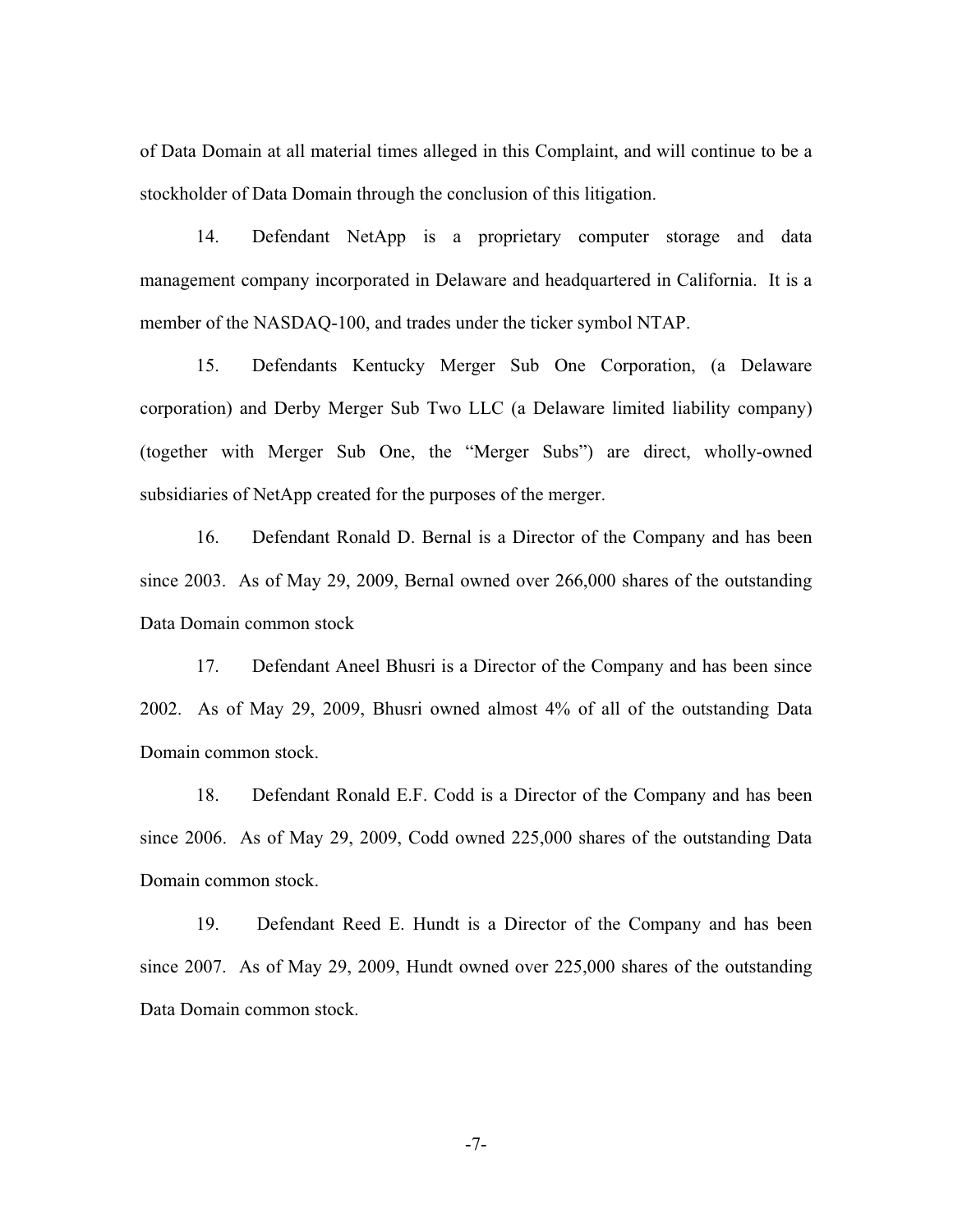20. Defendant Kai Li, Ph.D. is a co-founder of the Company and a Director. He has served as a Director since 2001. As of May 29, 2009, Li owned over 2% of all of the outstanding Data Domain common stock.

21. Defendant Jeffrey A. Miller is a Director of the Company and has been since 2006. As of May 29, 2009, Miller owned over 245,000 shares of the outstanding Data Domain common stock.

22. Defendant Scott Sandell is a Director of the Company and has been since 2002. As of May 29, 2009, Sandell owned almost 14% of all of the outstanding Data Domain common stock, through personal ownership and limited partnership interests.

23. Defendant Frank Slootman is President, Chief Executive Officer and Director of the Company. He has served as a Director since 2003. As of May 29, 2009, Slootman owned over 2.5% of all of the outstanding Data Domain common stock.

24. The individual defendants named above in paragraphs 15 through 22 are collectively referred to as the "Data Domain Directors" or "Individual Defendants."

25. By reason of their positions, the Data Domain Directors owed fiduciary duties to Data Domain and its shareholders, including the obligations of loyalty, good faith, fair dealing, and due care. They were required to discharge their duties in a manner they reasonably believed to be in the best interests of Data Domain and all its shareholders, and not in furtherance of other interests.

-8-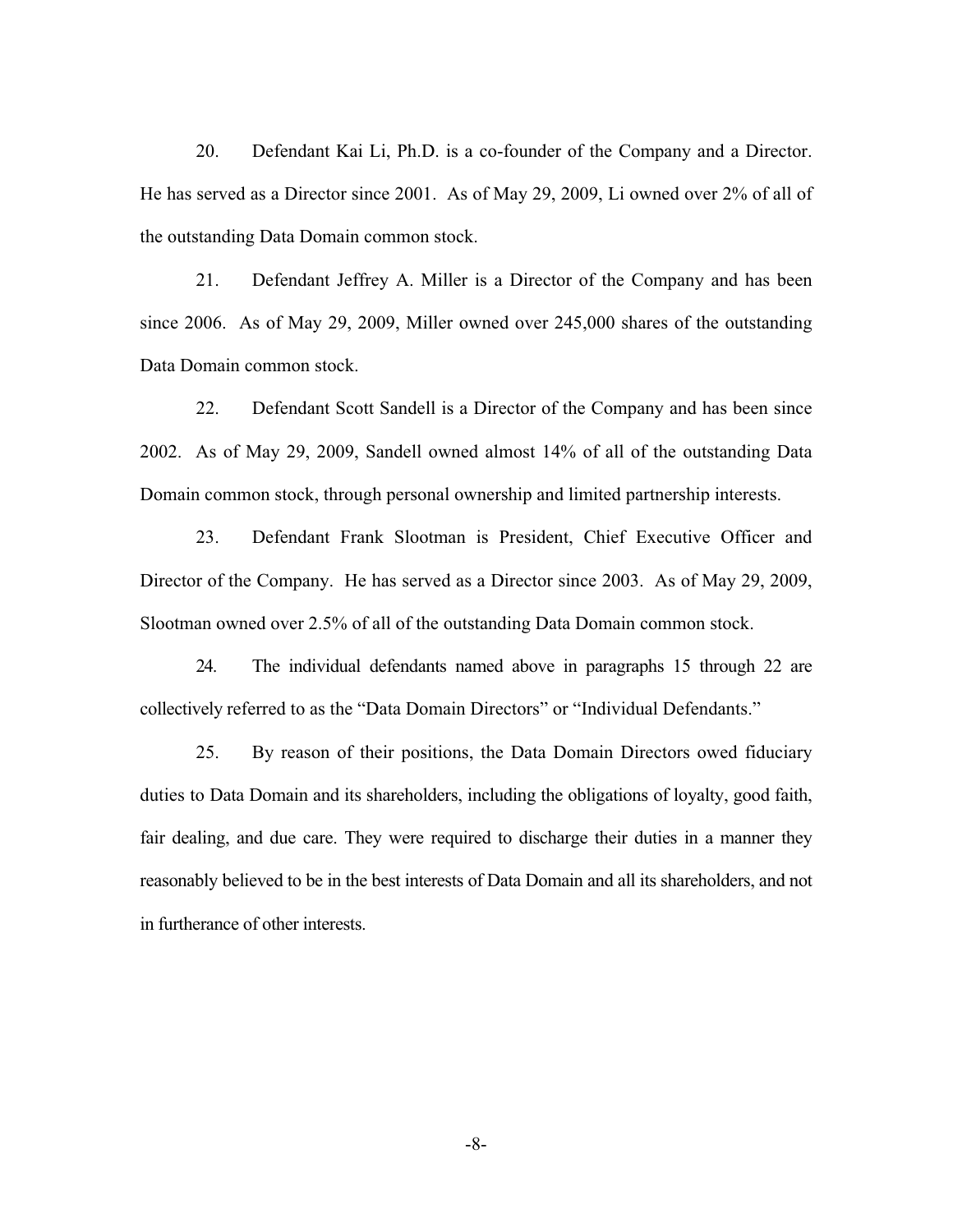#### **RELEVANT THIRD PARTIES**

26. Data Domain, a Delaware corporation headquartered in California, is an electronic data storage company that has helped customers reduce or eliminate the use of tape infrastructures with a very efficient disk- and network-based data protection alternative. Data Domain is the leading provider of deduplication storage systems for disk backup and network-based disaster recovery. Thousands of companies worldwide have purchased Data Domain storage systems to reduce costs and simplify data management. Data Domain went public in 2007, and trades on the NASDAQ under the ticker symbol DDUP.

27. EMC is a Fortune 500 information management company headquartered in Massachusetts. It is the largest provider of data storage platforms in the world, competing in a market against IBM and NetApp, among others. It trades on the NYSE under the ticker symbol EMC.

# **FACTUAL ALLEGATIONS**

# *Data Domain Enters Into The Initial Transaction for Inadequate Consideration In Advance of a Scheduled Meeting with EMC*

28. Data Domain is a coveted acquisition target. Despite the recent downturn in the US economy, Data Domain has performed relatively well. It has recently enjoyed a number of industry accolades and business milestones, and is extremely well positioned in the data storage market. Data Domain Director and CEO Frank Slootman stated to Reuters after announcement of the Initial Transaction, "Competitively, we're stronger than we've ever been. Our competitive advantage has been increasing. People find it more difficult to compete with us." Slootman also stated to Reuters in April 2009 that Data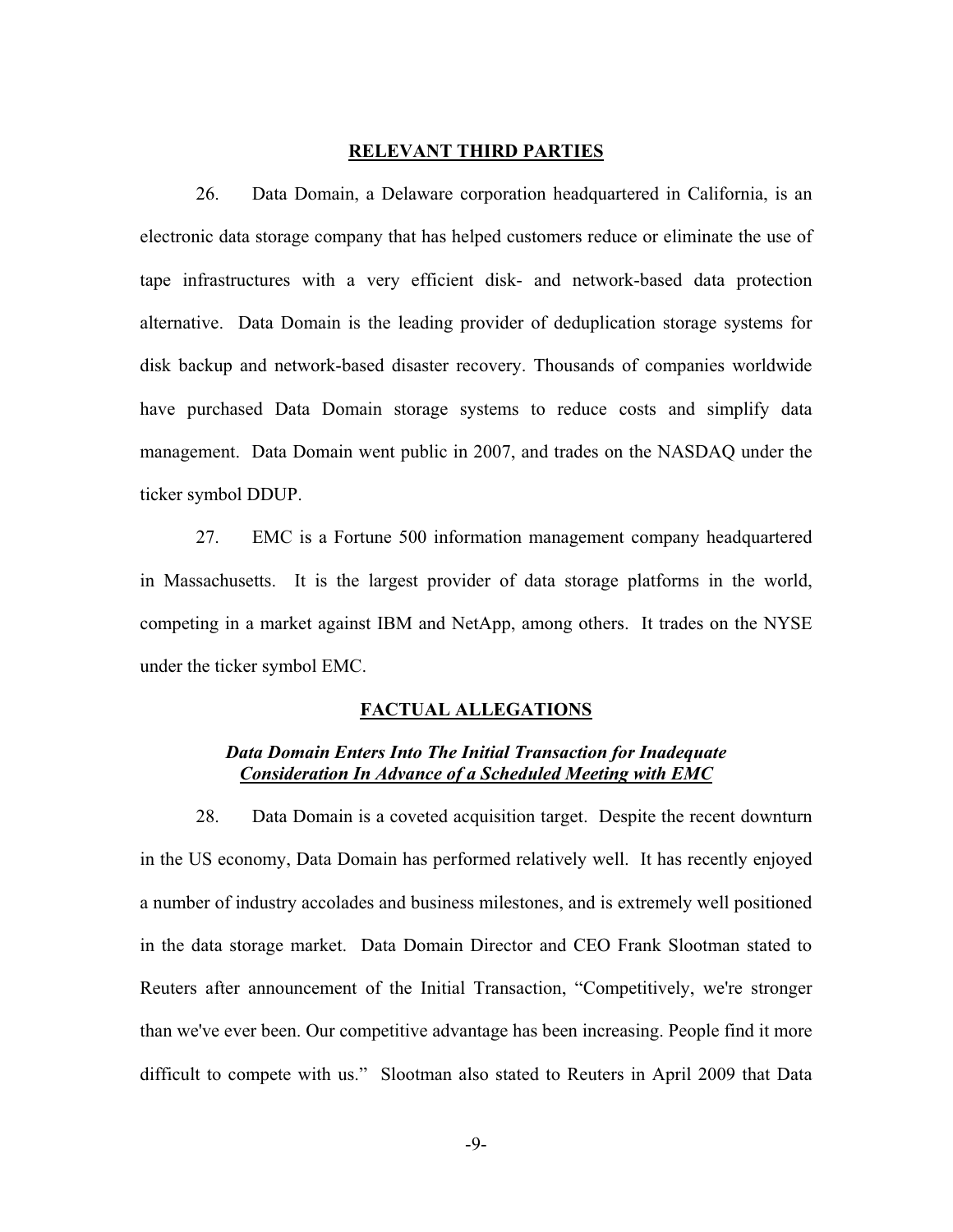Domain would touch the \$1 billion annual revenue mark in three years, a more than 300% increase over last year's \$274 million. For 2009, the Company has forecast \$365 million to \$385 million in revenue.

29. Conversely, NetApp has suffered a series of disappointing financial results, including a May 20 announcement (which was overshadowed by the Initial Transaction) that its fiscal fourth-quarter earnings fell 16% on a sharp drop in product sales. For the period ended April 24, 2009, NetApp reported net income of \$75.1 million, or 23 cents a share, compared to earnings of \$89.8 million, or 26 cents a share, for the same period last year. NetApp revenue fell 6%, and product revenue – the largest portion of the company's total revenue base – declined 20%. NetApp declined to provide a revenue forecast for the current quarter, citing "the reduced visibility caused by the recent changes in the macroeconomic environment."

30. In an effort to capture the benefits of Data Domain's competitive business model and market presence, the ailing NetApp sought to to purchase Data Domain. According to the Form S-4 filed on June 4, 2009, discussions began between Data Domain and NetApp on or around March 17, 2009. On May 11, 2009, the Data Domain Board met to continue to discuss a business combination with NetApp. At this meeting, Data Domain CEO Slootman "informed the Data Domain board of directors that the Chief Executive Officer of EMC had contacted him to schedule a meeting and, based upon the availability of the Chief Executive Officer of EMC, the meeting had been scheduled for May 27, 2009."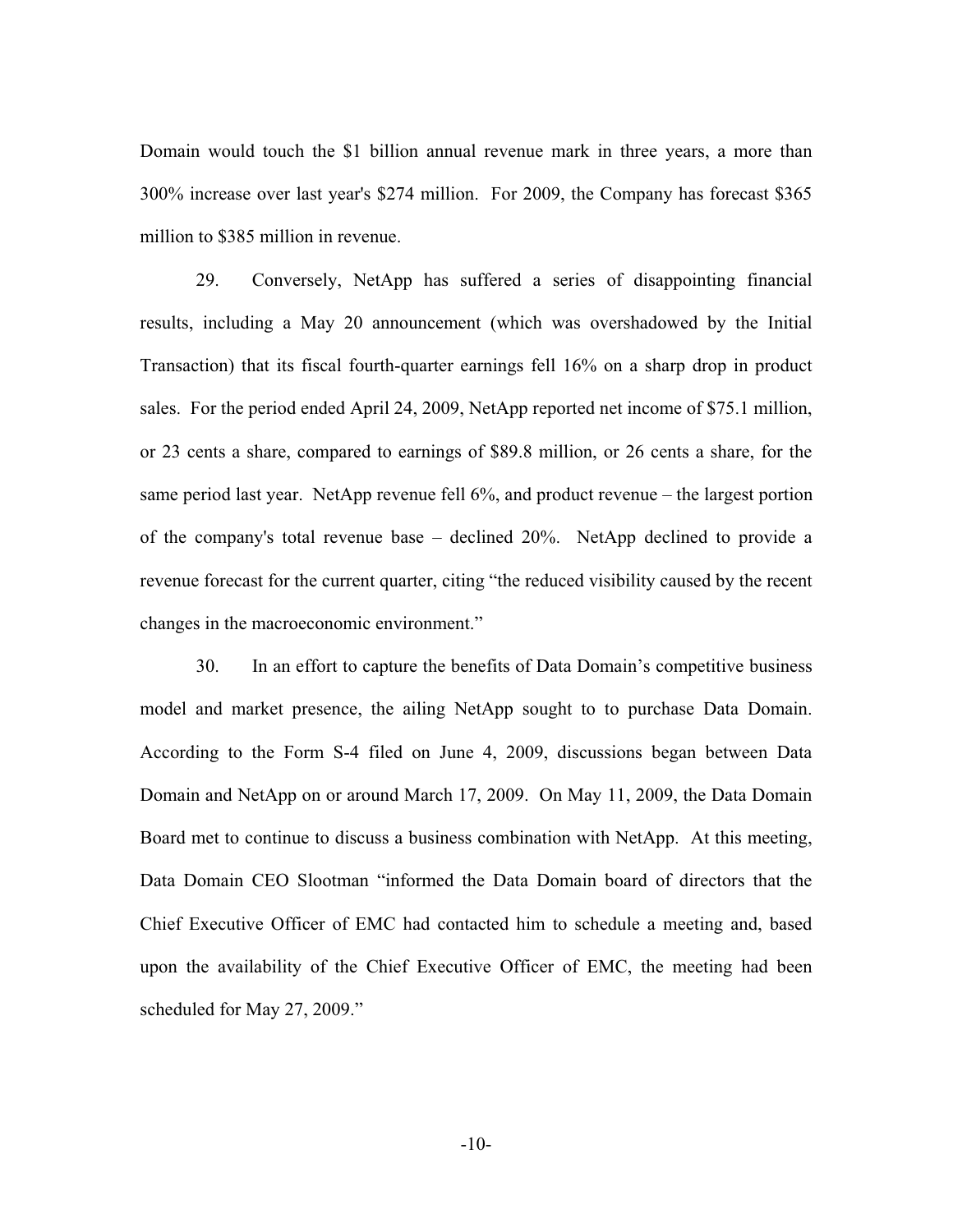31. Despite EMC's clear interest, the Data Domain Directors and NetApp conspired to exclude EMC from the merger process and limit Data Domain's exploration of strategic alternatives. They hastily arranged the Initial Transaction, which offered wholly inadequate consideration to Data Domain's shareholders and prevented the Data Domain Directors from exploring alternative transactions. The S-4 clearly confirms this fact: "[The Data Domain] *directors determined that Data Domain should move forward with the potential business combination with NetApp without contacting other companies that might be candidates for a strategic transaction with Data Domain."*

32. On May 20, 2009 – just seven days before Slootman was to meet with EMC's CEO – Data Domain and NetApp entered into the Merger Agreement. Upon the closing of the Initial Transaction, each outstanding share of Data Domain common stock (other than those shares with respect to which appraisal rights are properly exercised and not withdrawn) would have been converted into the right to receive \$11.45 per share in cash plus a number shares of NetApp common stock equal to a prescribed exchange ratio. Under this formulation, the effective offering price for each Data Domain share was roughly \$25. The implied enterprise value under the Initial Transaction was approximately \$1.5 billion for Data Domain. Because a significant percentage of the consideration being paid to Data Domain shareholders was cash, the Initial Transaction implicated the Board's duty to seek the highest available price, in addition to the alwaysapplicable duty to act in the best interests of shareholders.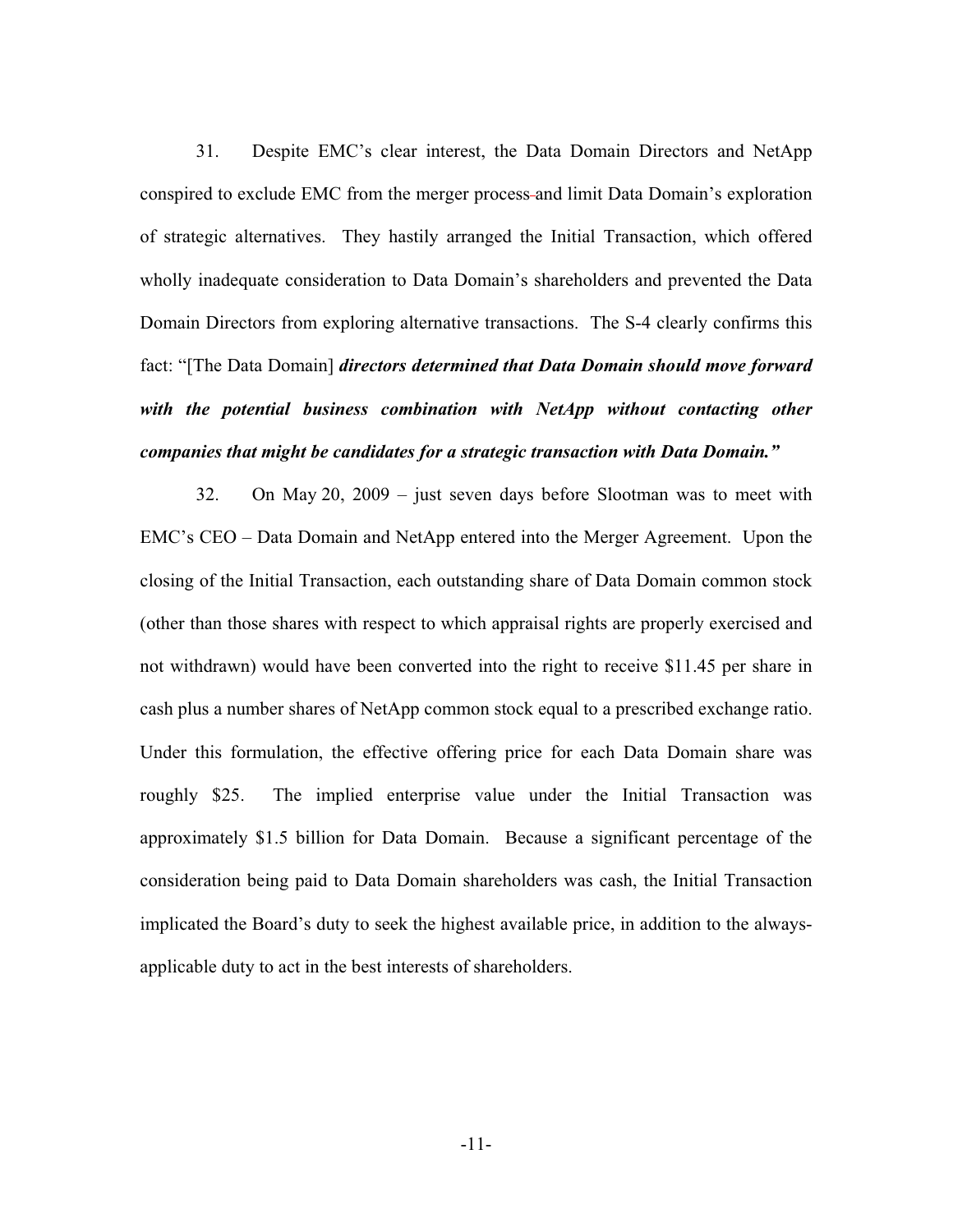33. The Data Domain Directors ignored their obligation to obtain the best possible price for the Data Domain shareholders. Rather, they chose to enhance their own financial position and that of Data Domain's senior management.

34. Specifically, NetApp agreed that the Company's Officers and Directors would receive benefits separate and apart from those that would be received by Data Domain shareholders. NetApp's Form S-4 filed on June 4, 2009 concerning the Revised Transaction (the "S-4") states: *"Data Domain's executive officers and directors have financial interests in the merger that are different from, or in addition to, those of Data Domain's stockholders.* Among other things, the S-4 outlines the favorable treatment that the Merger Agreement provides Data Domain Directors' and officers' compensation awards, noting:

The merger agreement provides that, upon completion of the merger, each Data Domain option will be assumed and converted, based on the option exchange ratio, in*to an option to purchase NetApp common stock subject to the same vesting restrictions and other terms and conditions of such Data Domain option. The merger agreement* a*lso* provides that, *upon completion of the merger, each then outstanding restricted stock unit or share of restricted stock of Data Domain will be assumed and converted into the right to receive the merger consideration*, but will otherwise be subject to the same vesting restrictions and other terms and conditions of the Data Domain awards. (emphasis added)

35. NetApp has also agreed to indemnify and hold harmless each present and former director and officer of Data Domain from liability for matters arising from the completion of the merger. These considerations, among other aspects of the Initial Transaction, caused the Data Domain Board to abandon their fiduciary duties to the Company's public shareholders and ignore other suitors, including EMC.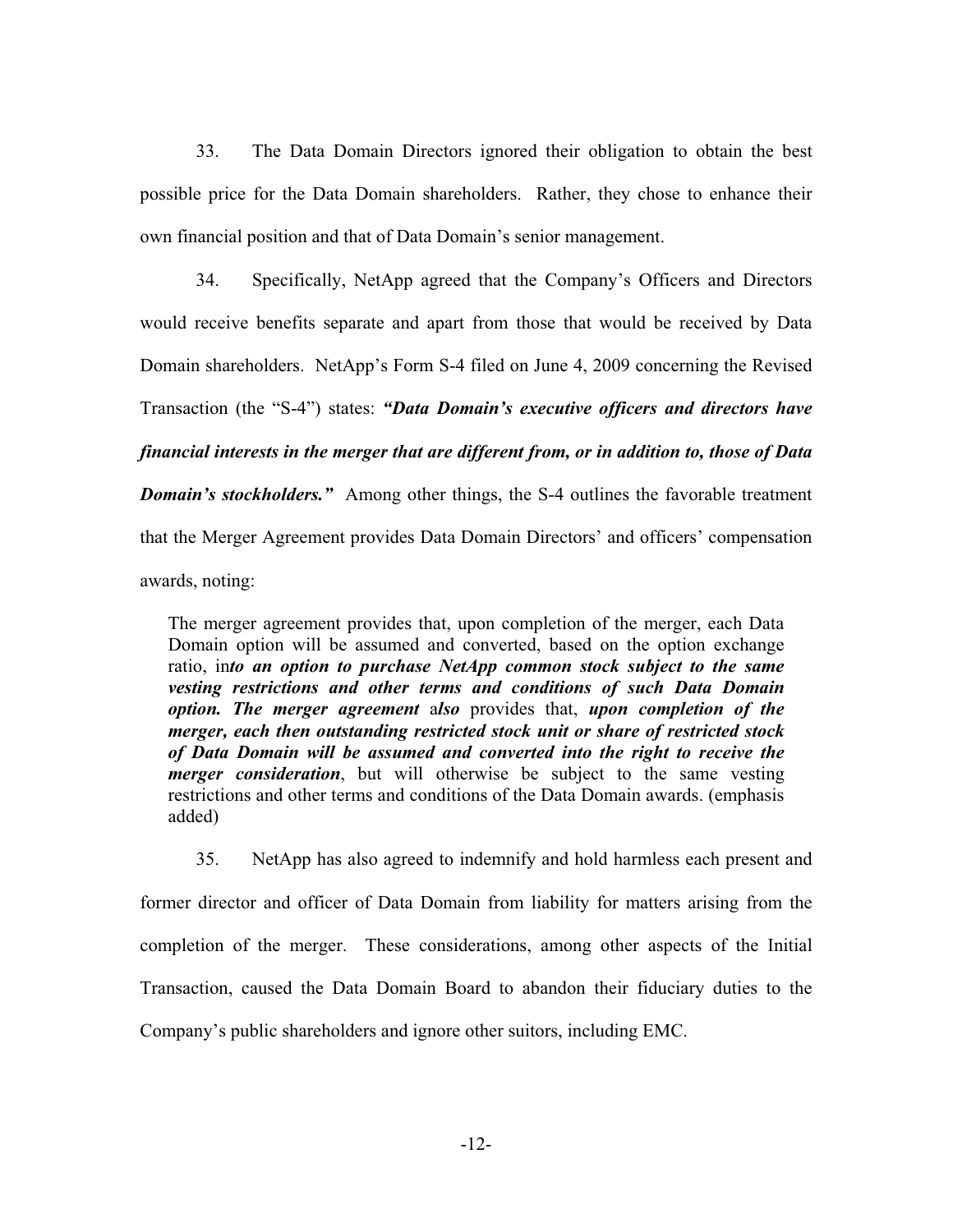36. In agreeing to the partial stock Initial Transaction, the Data Domain Directors are subjecting the shareholders to significant risk that is not presented by a full cash-out transaction. Data Domain and NetApp assert that Data Domain shareholders will receive long-term value through their partial ownership of a combined company, but the shareholders may not want to bear that risk. While Data Domain's business is expected to grow by a healthy measure in the next few years, the very nature of its product will likely cut into NetApp's sales because Data Domain's product functions to reduce a user's need for archival media, *i.e.*, NetApp's main business.

37. Even if the optimism of Data Domain's Directors and NetApp were wellplaced and significant growth occurs, the Data Domain shareholders will participate in only a small fraction of that growth as the merger consideration is to be paid only partially in stock. Thus, the Data Domain Directors agreed to a deal that puts their shareholders in the worst of all possible positions – an inadequate cash payment and an inadequate stake in the future enterprise.

# *Data Domain's Board Locks Up the Initial Transaction*

38. The Merger Agreement contains various deal protections, including a matching right which gives NetApp a permanent bidding advantage and effectively causes EMC or any other third party bidder to bid against themselves. Indeed, Data Domain and NetApp both knew of EMC's interest in Data Domain, and therefore they executed the matching rights agreement for the purpose of making a bidding war impossible.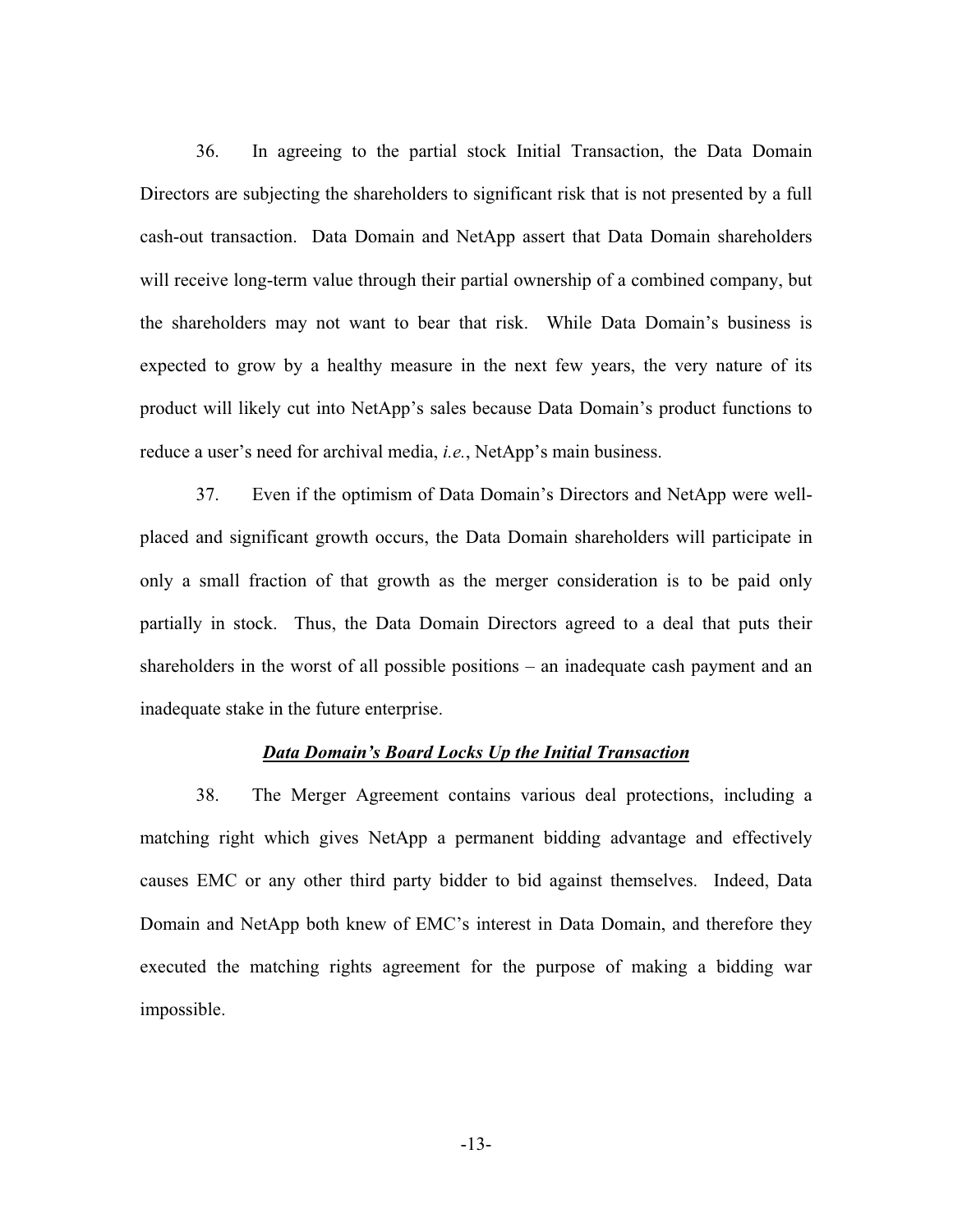39. Specifically, the "Matching Right" provides NetApp with five business days to revise its proposal or persuade the Data Domain Board not to change its recommendation on the merger. The Merger Agreement states:

ii) the Company Board shall have given Parent at least five (5) Business Days prior written notice that the Company Board intends to effect such Company Board Recommendation Change and the opportunity to meet with the Company Board and the Company's financial advisors and outside legal counsel at such times as Parent may reasonably request for the purpose of enabling Parent and the Company to discuss in good faith (A) the Company Board's basis and rationale for proposing to effect such Company Board Recommendation Change, and/or (B) possible modifications of the terms and conditions of this Agreement in such a manner that would obviate the need for the Company Board to effect such Company Board Recommendation Change….

40. Thus, the Matching Right serves to lock up the deal between Data Domain and NetApp at any cost to shareholders because it dissuades interested parties from making an offer for the Company by providing NetApp a "last-look." The Matching Right also restricts the Board's free exercise of their fiduciary duties by limiting the alternatives the Board can reasonably consider and ultimately favors NetApp over all other potential bidders.

41. As a result of the Matching Right, Data Domain's Directors could not actually terminate the Merger Agreement to evaluate the EMC Bid, which is discussed below, even if they considered the EMC Bid to be a superior proposal, unless and until NetApp decided not to revise its offer. The presence of the matching right creates a significant disincentive to third parties to make superior proposals and ensures that NetApp, the favored merger partner, will never have to make a counteroffer that is actually "superior" to whatever a competing bidder has put on the table.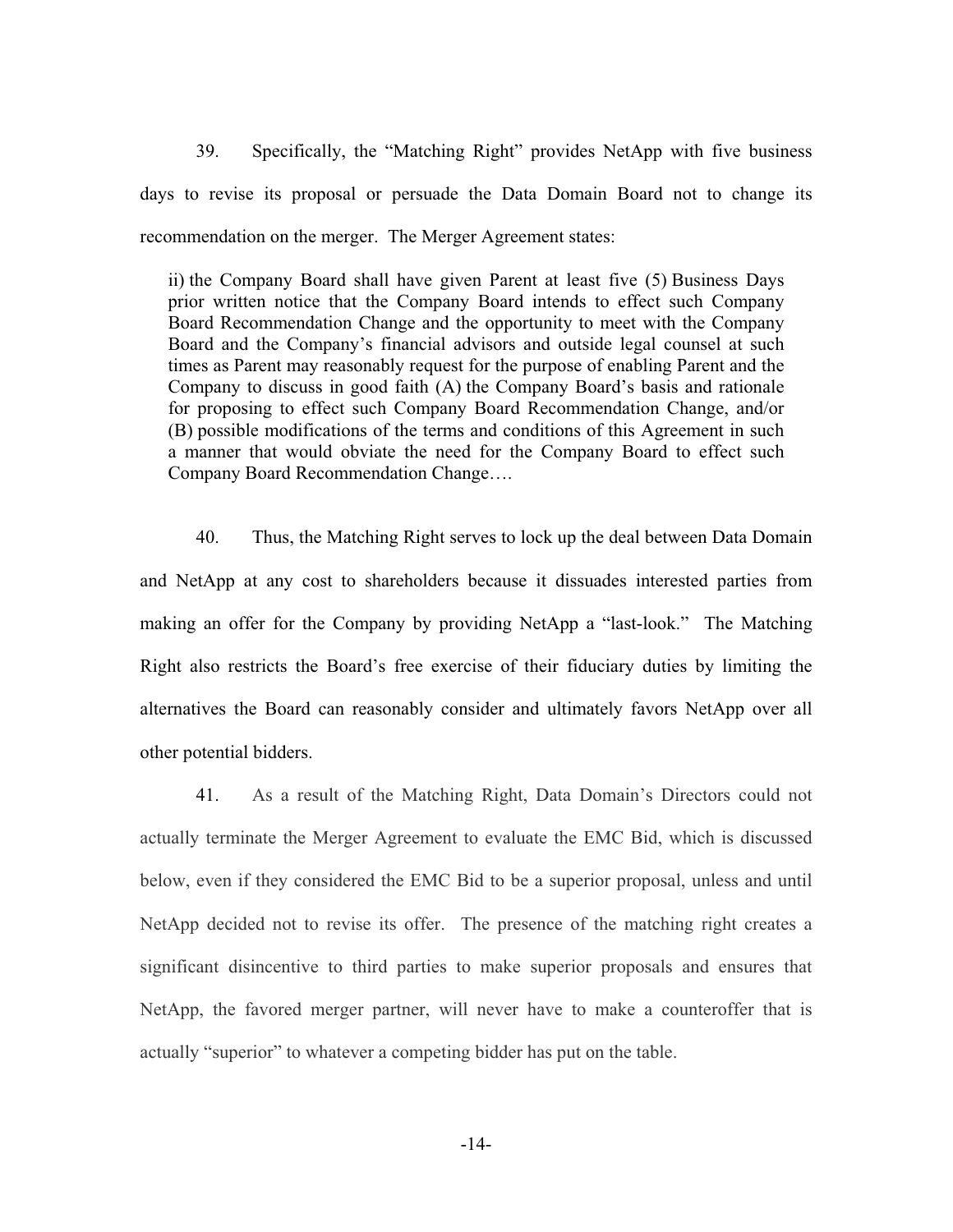42. The Merger Agreement also includes a draconian *termination fee equivalent to 3.8 % of the value of the Initial Transaction* value (the "Termination Fee") as another deal protection measure. The Termination Fee is payable even in the event the Data Domain Board terminates the Merger Agreement pursuant to the lawful exercise of its fiduciary duty, making clear that the fee is an improper deterrent to the Board's seeking the best possible price for Data Domain's shares.

43. Section 8.1(g) of the Merger Agreement states that if Data Domain does not reaffirm its recommendation of the Proposed Transaction within ten days of a tender offer by a third party for the Company, then NetApp can terminate the agreement. As stated in 8.3(b)(iii) above, this would require Data Domain to pay the Termination Fee to Net App. Due to the language of the Merger Agreement, the Board is rendered itself incapable of fairly considering the EMC offer without having to pay the substantial Termination Fee. In essence, the Board erected a barrier to the exercise of their fiduciary duties.

44. In addition to the Matching Right and Termination Fee, the Merger Agreement also contains a restrictive "No Solicitation" clause that prevents Data Domain from soliciting or even knowingly encouraging the submission or announcement of another offer. Specifically, the relevant portion of Section 6.1 of the Merger Agreement provides that:

(b) At all times during the period commencing with the execution and delivery of this Agreement and continuing until the earlier to occur of the termination of this Agreement pursuant to Article VIII and the Effective Time, *the Company shall not, the Company shall cause its Subsidiaries not to, and the Company shall not authorize or permit any of its, any of its Subsidiaries or any of their respective Representatives to, directly or indirectly:*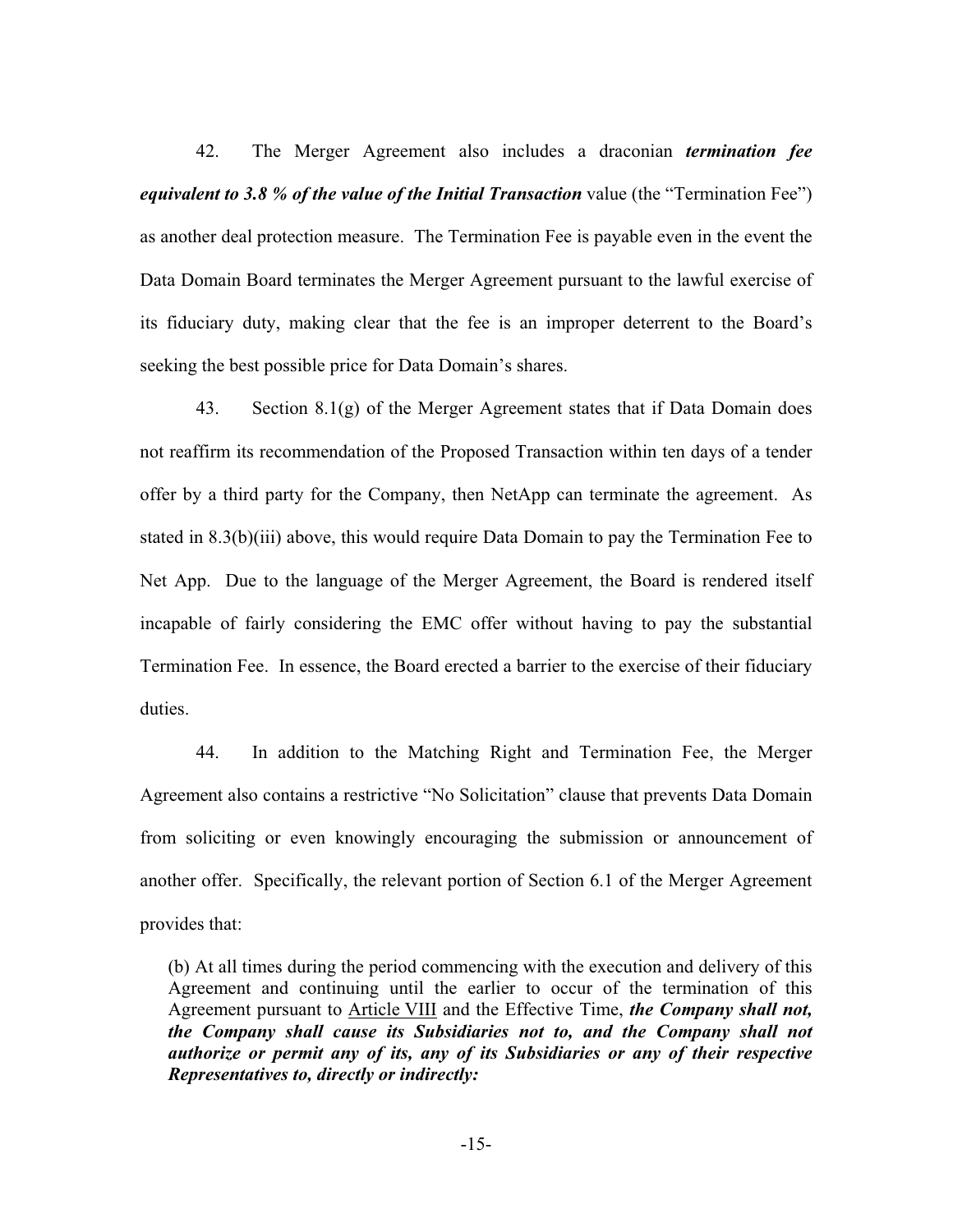(i) *solicit, initiate or knowingly encourage or facilitate or knowingly induce any inquiry with respect to, or the making, submission or announcement of, an Acquisition Proposal* or an Acquisition Transaction;

(ii) subject to Section  $6.1(c)$ , furnish to any Person (other than Parent, Merger Sub One, Merger Sub Two or any designees of Parent or the Merger Subs) any non-public information relating to the Company or any of its Subsidiaries, or afford access to the business, properties, assets, books or records of the Company or any of its Subsidiaries to any Person (other than Parent, Merger Sub One, Merger Sub Two or any designees of Parent or the Merger Subs), or take any other action, in each case in a manner that is intended or would be reasonably expected to assist or facilitate any inquiries or the making of any proposal that constitutes or could lead to an Acquisition Proposal or an Acquisition Transaction;

 (iii) subject to Section 6.1(c), *participate or engage in discussions or negotiations with any Person with respect to an Acquisition Proposal or an Acquisition Transaction*; \* \* \* \*

 (viii) *agree with a third party to do any of the foregoing, or propose to third parties (including Company stockholders) to do any of the foregoing* other than pursuant to Section  $6.1(c)$ , Section  $6.7(b)$  or Section  $8.1(h)$  in accordance with the terms thereof. (emphasis added)

45. No good faith reason exists for the Data Domain Board to agree to such a restrictive covenant. NetApp desperately needs the Company's business operations, and nothing suggests that NetApp would not have agreed to the deal without this lock up protection (or any of the other deal protection measures).

46. Furthermore, despite the Data Domain Board's awareness of EMC's interest in a possible strategic combination with the Company, as well as other potential strategic alternatives, the Board agreed to Section 6.1(a) of the Merger Agreement which states: "The Company and its Subsidiaries shall, and shall cause each of their respective Representatives to, immediately *cease any and all existing activities, discussions or*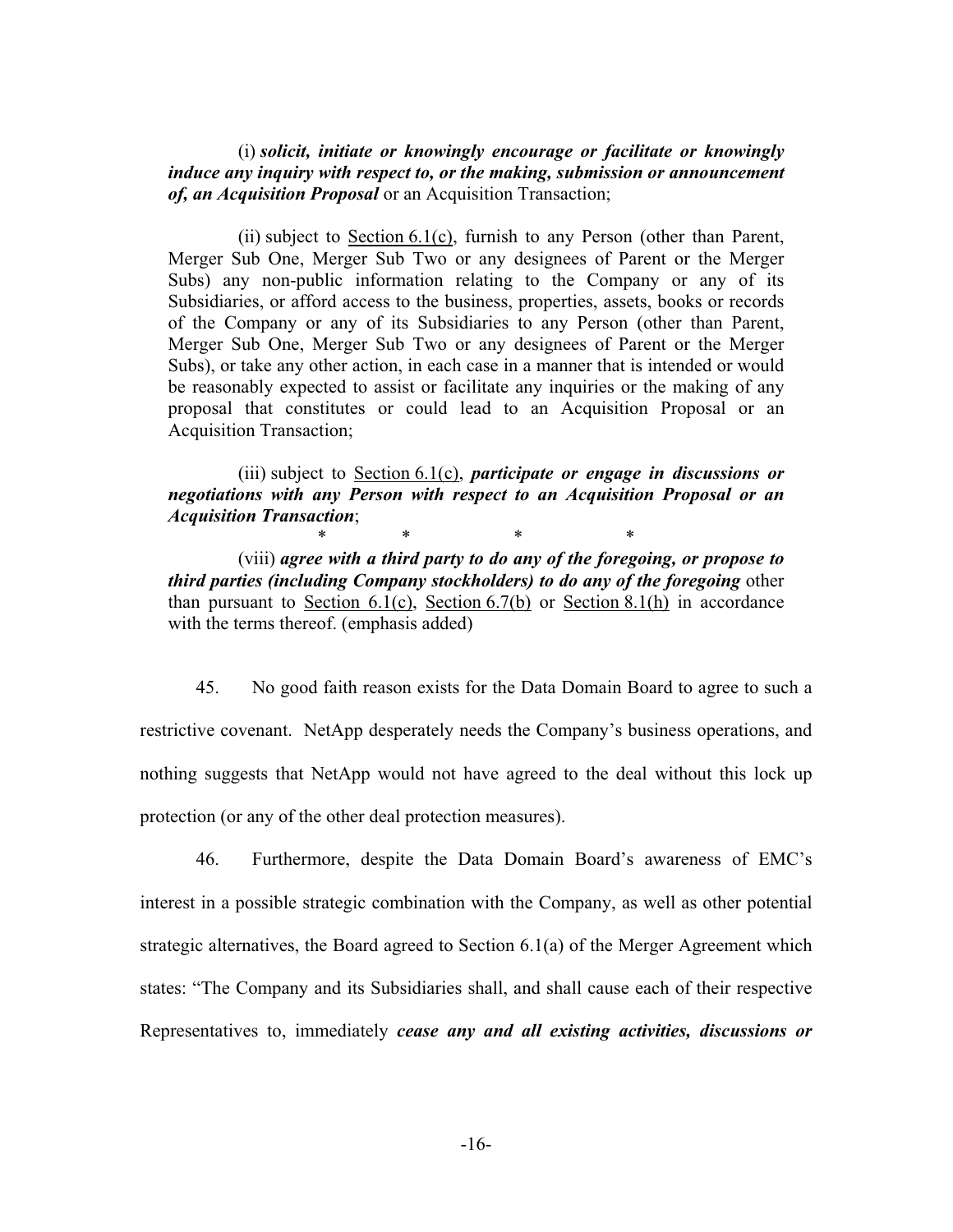*negotiations* with any Persons conducted heretofore with respect to any Acquisition Proposal or Acquisition Transaction." (emphasis added).

47. The Merger Agreement provides a limited exception under which the Data Domain Directors may consider only an "unsolicited written offer or proposal…for a transaction or a series of related transactions providing for the acquisition of all of the outstanding voting securities of the Company which the Company Board shall have determined in good faith…is more favorable to the Company's stockholders (in their capacity as such) than the Merger," taking into consideration various factors including probability of closing and timing (a "Superior Proposal").

48. Not only did the Data Domain Directors agree to the above-mentioned deal protections, they also, along with officers and certain of their affiliates, entered into voting agreements pursuant to which they agreed to, among other things, vote their shares of Data Domain common stock in favor of the adoption of the Merger Agreement. The parties to the voting agreements hold and/or control approximately 25% of the Company's outstanding common stock as of May 29, 2009. Thus, under the voting agreement, the Data Domain Directors and executives are bound to vote for the NetApp transaction even if they were to determine that there was a proposal superior to the NetApp merger. Given that these individuals control almost 25% of the voting power of the outstanding stock, the voting agreement makes it exceedingly difficult for any other suitor to compete with NetApp.

49. Not only do the voting agreements put other suitors at a disadvantage to NetApp, they also serve to increase the likelihood that the Revised Transaction is

-17-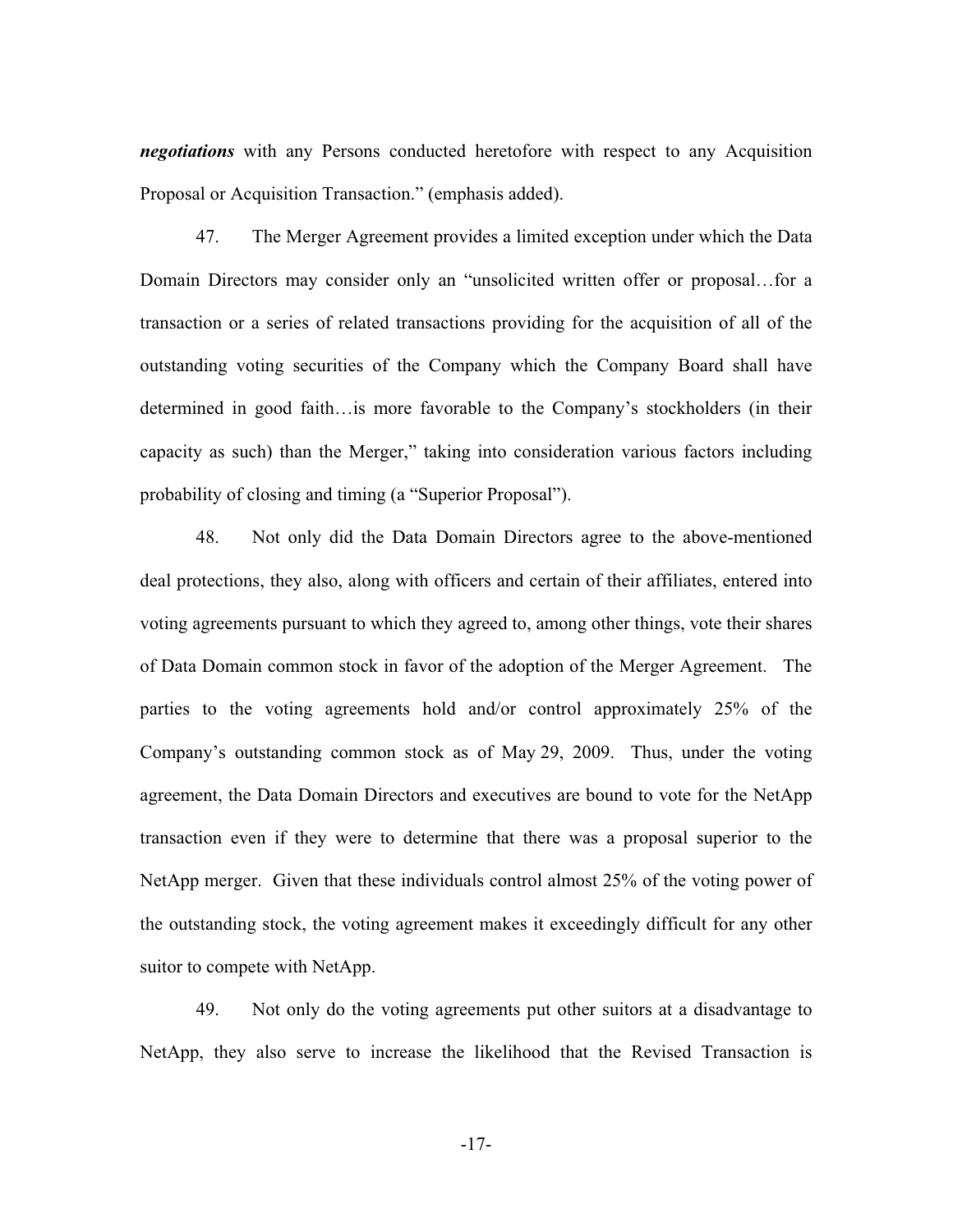consummated, as only a minority of publicly held shares need to vote in favor of a NetApp deal in order for it to receive the support of a majority of outstanding shares. Further, all current directors and executive officers of Data Domain as a group hold roughly 25% of the Company's outstanding shares as of May 29, 2009. With their support of the Revised Transaction, only one quarter of Data Domain's public shareholders will decide the outcome of any vote on the transaction. Artis Capital Management, which owns several million shares of Data Domain, could well secure the approval.

#### *EMC Presents a Far Superior Offer and NetApp is Forced to Revise Its Proposal*

50. On June 1, 2009, EMC, the world's largest maker of storage systems and software, made an all-cash offer to acquire Data Domain for \$30 a share, *a 20% premium over the Initial Transaction.* The EMC Bid has a total enterprise value of \$1.8 billion, \$300 million more than the Initial Transaction, and is structured as a tender offer followed by a merger of all untendered shares. The tender offer is set to expire on June 29, 2009.

51. As an all-cash offer, EMC's proposal offers certainty of value for Data Domain shareholders. Data Domain shareholders, and not the Data Domain Board, should be entitled to choose between the alternatives of continuing a partial and diluted investment with NetApp or maximizing the cash value of Data Domain now. Data Domain's Board, however, is acting to prevent their shareholders from deciding how they want to manage their Data Domain investment.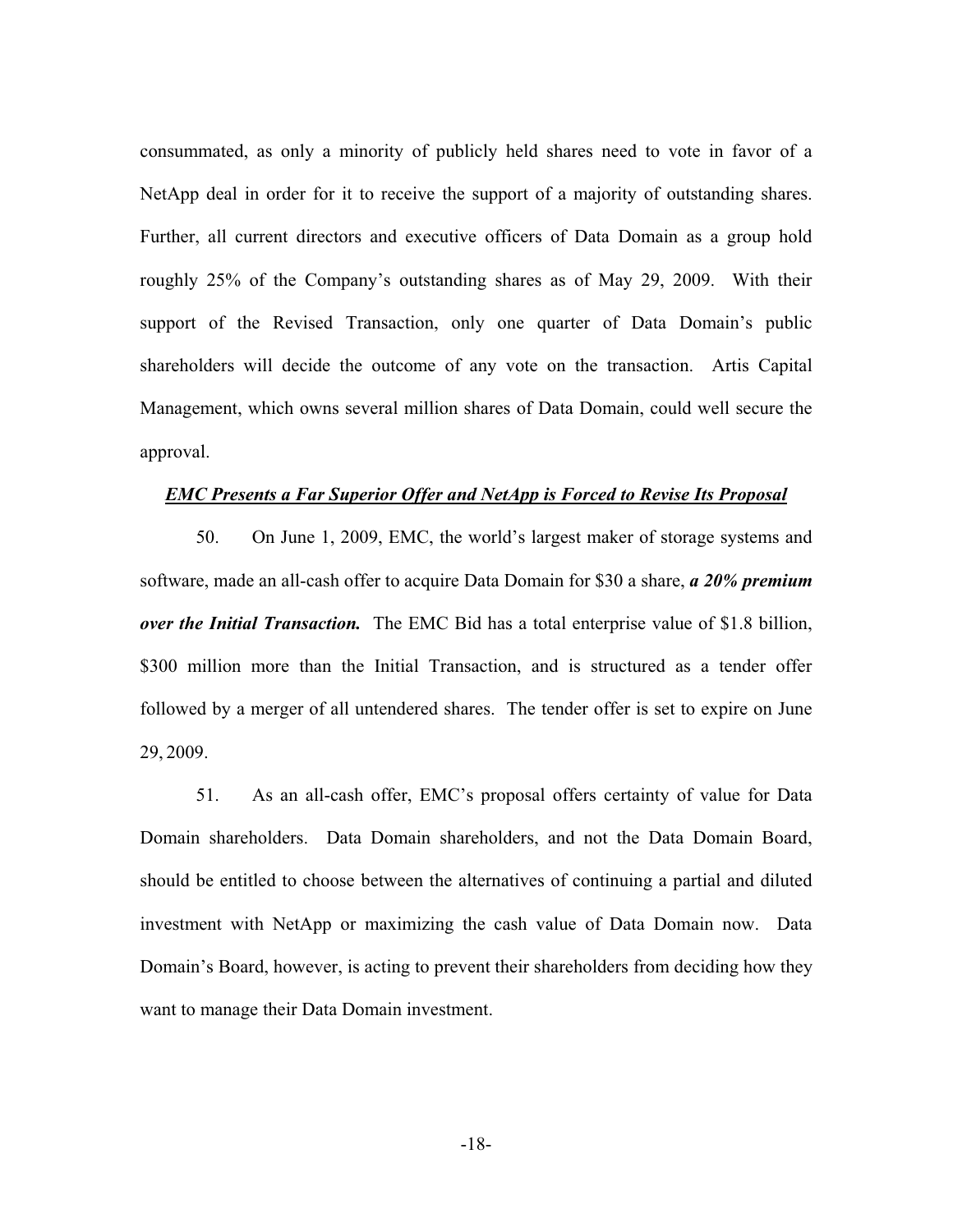52. The EMC Bid is clearly a bona fide, financially superior offer that should be treated as such by the Data Domain Board. Despite the Merger Agreement, the Data Domain Board still owes the Class the fiduciary duties of loyalty, care and good faith, and should take steps to minimize the harm to the Class under the NetApp deal.

53. As noted above, the EMC Bid was not a surprise to Data Domain. According to the S-4, on May 7, 2009, a member of the board of directors of EMC contacted Defendant Slootman and sought to arrange a meeting between Slootman and the CEO of EMC so that EMC could share its vision for the future of the two companies. Again the next day, EMC contacted Data Domain and attempted set up a meeting with Slootman. On May 8 the CEO of EMC contacted Slootman via email to request a meeting and Slootman agreed via email, conveniently scheduling a meeting for May 27. Slootman had no intention of ever holding that meeting, as the Merger Agreement was entered into a week before the meeting was set to take place. With knowledge of that meeting and EMC's expression of interest, the Data Domain Directors approved the Initial Transaction. The Data Domain Board, therefore, did not even take reasonable steps to assess competing proposals for the Company.

54. Moreover, when the Initial Transaction was publicly disclosed, Data Domain's public filings did not disclose EMC's expression of interest, surely in the hope that EMC would take a hint and stay away.

55. EMC CEO Joe Tucci, in a letter to Slootman dated June 1, expressed disappointment at Data Domain's failure to engage EMC in substantive discussions about a possible business combination prior to Data Domain's entering the Merger Agreement.

-19-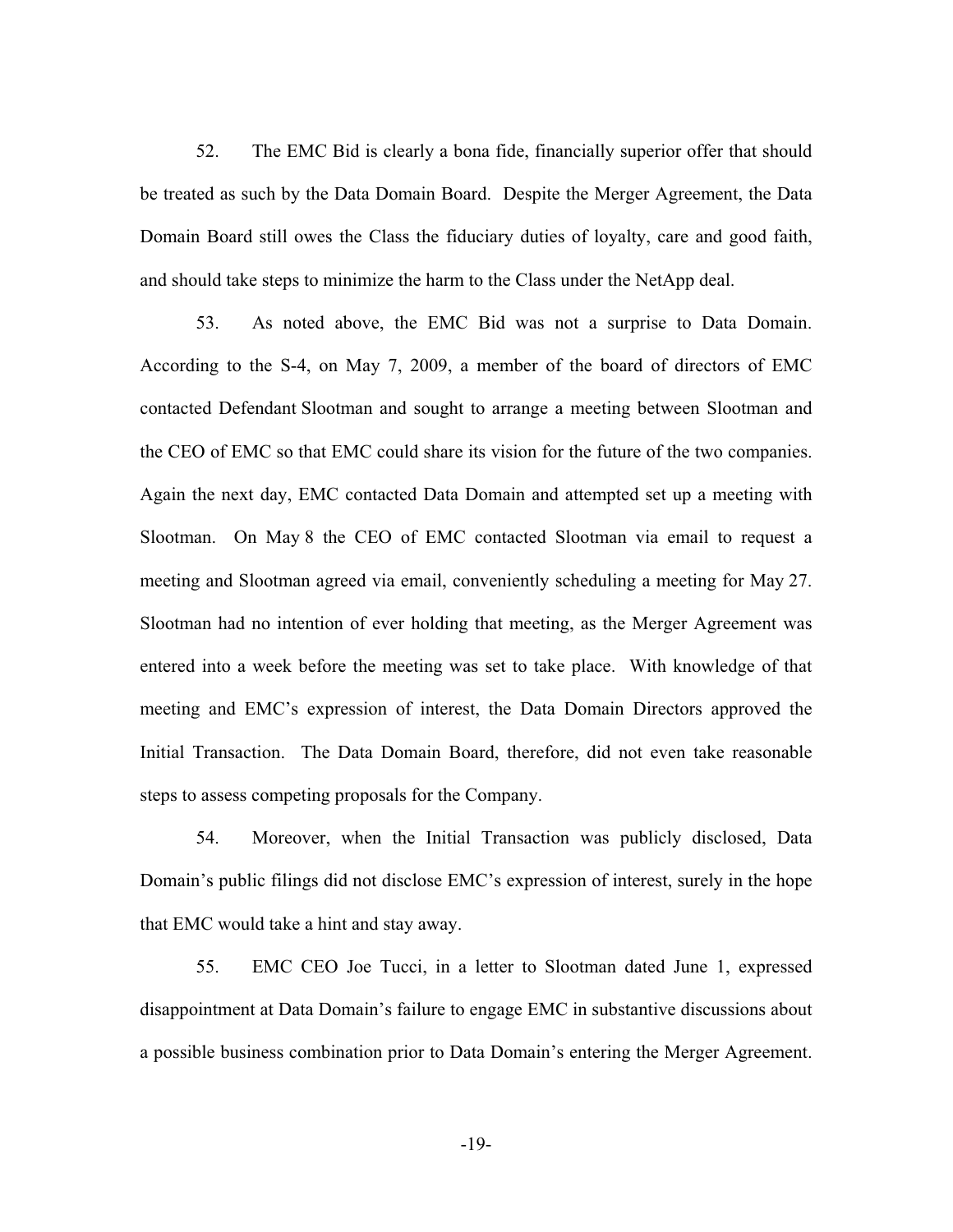As Tucci stated on behalf of the EMC Board, "We are disappointed that we were not given an opportunity to explore a business combination prior to the announcement of your proposed transaction with NetApp, particularly since I believe you should have been aware of our interest."

56. Significantly, that letter went on to note that EMC's proposal was not subject to any financing or due diligence contingency, and would use EMC's existing cash balances to finance the transaction. The EMC Bid would be effectuated with a first step tender offer, followed by a second step merger for any outstanding shares. The legitimacy of the EMC Bid was further established by the inclusion of a form agreement, and EMC's assurance that "We are prepared to execute this agreement immediately upon your Board of Directors' determination that EMC has made a Superior Proposal as provided in the merger agreement with NetApp."

57. On June 3, NetApp revised its offer in response to the EMC Bid, proposing roughly \$30 a share for Data Domain by increasing the cash component of the merger consideration in the Initial Transaction to \$16.45 per share. The Revised Transaction amounts to about \$30 a share, with \$16.45 in cash and \$13.55 in NetApp stock.

58. Despite obvious leverage provided by the EMC Bid, the Data Domain Board did nothing to alter the terms of the deal protections found in the Initial Transaction, much less to force EMC and NetApp to compete in a bidding process. Even though the EMC Bid made clear that there was good reason for the Data Domain Board to consider options outside of those proposed by NetApp, the Board nonetheless

-20-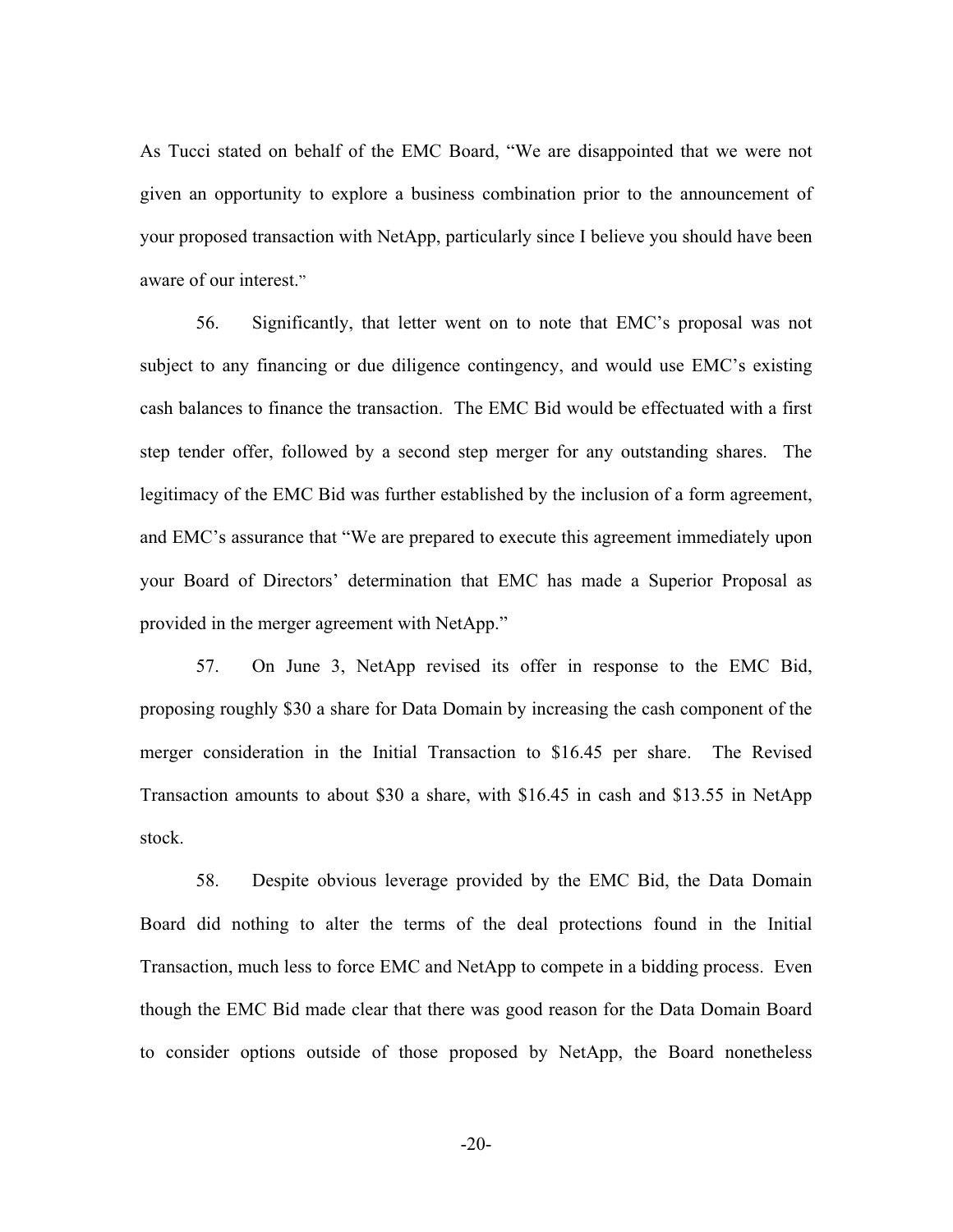preserved all of the substantive terms of the Merger Agreement that served to lock-up a deal with NetApp.

59. The Revised Transaction, with approximately equivalent consideration as the EMC Bid, is still nonetheless plagued by many of the same shortcomings as the Initial Transaction. In particular, a substantial portion (though less than half) of the consideration for Data Domain shareholders contemplated by the Revised Transaction comes in the form of stock in the new combined company.

60. Moreover, since about 55% of the consideration under the Revised Transaction is cash, the deal with NetApp represents the economic "end of the road" in a meaningful way, and there can be no doubt the Board should be maximizing value for the shareholders and not picking deals based on personal benefits or preferences. However, the deal protections, including in particular the matching rights, prevent a fair, balanced process to maximize value because the matching rights were adopted *before* any process took place. Now they impede a process from emerging at a time when there is no doubt the Board has not gained any reasonable comfort that the deal they favor is in fact the best price reasonably available.

# **CLASS ACTION ALLEGATIONS**

61. Plaintiff brings this action pursuant to Rule 23 of the Rules of the Court of Chancery, individually and on behalf of all other holders of Data Domain's common stock (except defendants herein and any persons, firm, trust, corporation or other entity related to or affiliated with them and their successors in interest) who are or will be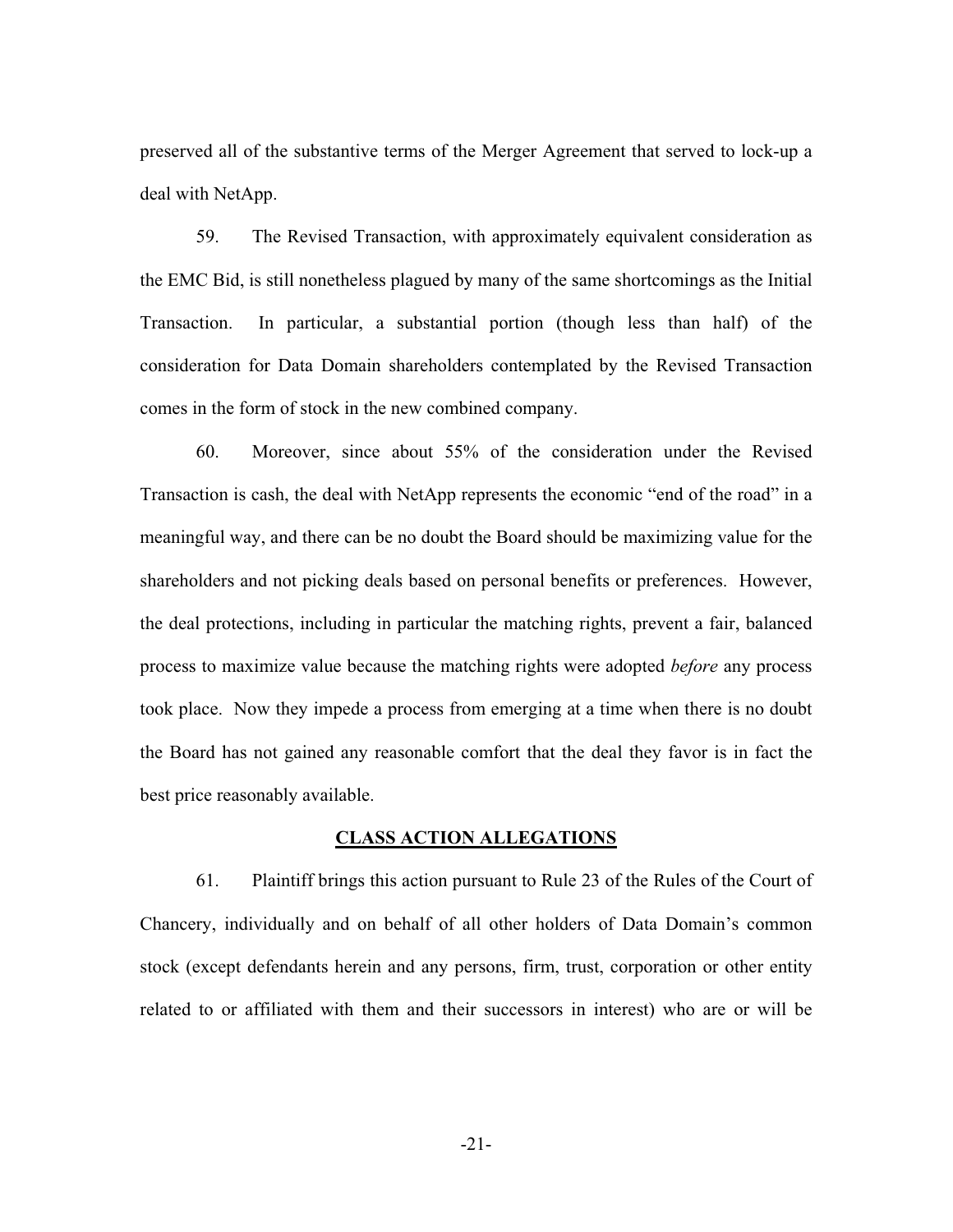threatened with injury arising from defendants' wrongful actions, as more fully described herein.

62. Simply put, the Revised Transaction is in furtherance of an unfair plan by defendants to combine NetApp and Data Domain, and if consummated will result in the improper elimination of the Class from ever receiving maximum value for their controlling interest in the Company. The Revised Transaction is unfair to the Class and is the product of the defendants' conflicts of interest and breaches of fiduciary duties, as described herein. More particularly, the Revised Transaction is in violation of the Individual Defendants' fiduciary duties and was structured unfairly in that:

- The Revised Transaction is designed and intended to eliminate from consideration all other acquisition proposals for the Company, and consummate the merger with NetApp which the Individual Defendants know or should know is unfair and inadequate to the Class;
- The Individual Defendants have unique knowledge of the Company and its strategic alternatives, and have access to information denied or unavailable to the Class. Without all material information as to the Board's consideration of the EMC Bid and any other acquisition proposals, the Class members are unable to determine whether the price offered in the Revised Transaction is fair; and
- The Individual Defendants have violated their fiduciary duties by manipulating the timing of the Revised Transaction to preclude consideration of the EMC Bid and to benefit themselves and/or other Company officers and directors at the expense of Plaintiff and the Class.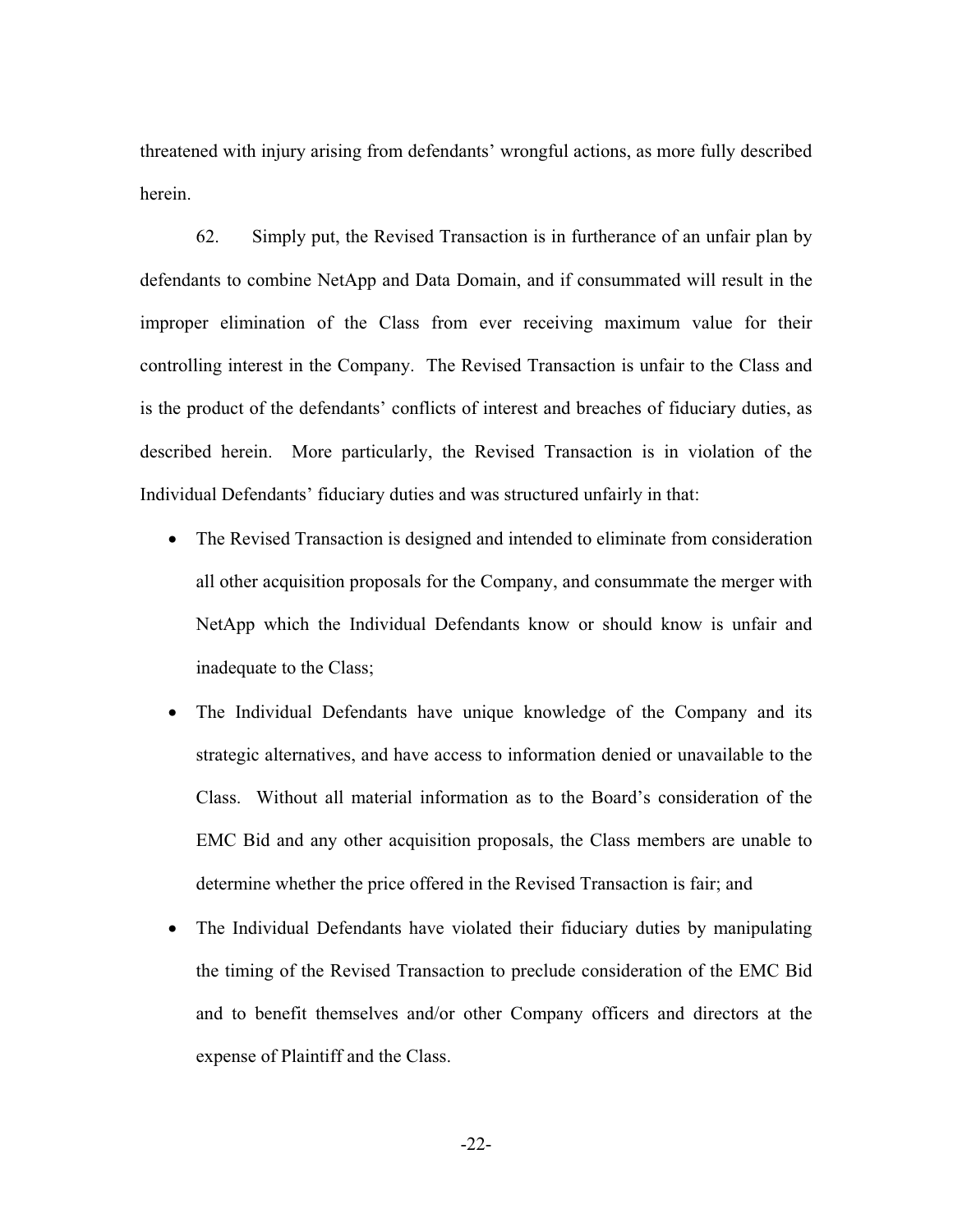63. This action is properly maintainable as a class action for the following reasons:

a. The Class is so numerous that joinder of all members is impractical. As of April 15, 2009, and at all relevant times herein, Data Domain had outstanding over 61 million shares of its common stock, held by individuals and entities too numerous to bring separate actions. It is reasonable to assume that holders of the Data Domain common stock are geographically dispersed throughout the United States.

b. There are questions of law and fact which are common to the Class and which predominate over questions affecting any individual class member. The common questions include, inter alia,

- whether the Data Domain Directors breached their fiduciary duties and other common law duties by failing to review all strategic alternatives in good faith and failing to engage in any good faith negotiation with other potential strategic partners;
- **•** whether the Data Domain Directors breached their fiduciary duties by "locking up" the Initial Transaction to the detriment of the Class;
- whether the Data Domain Directors breached their fiduciary duties by refusing to extract the highest value possible from NetApp in exchange for Data Domain's shares; and
- whether NetApp aided and abetted the Data Domain Directors' breaches of fiduciary duty.

-23-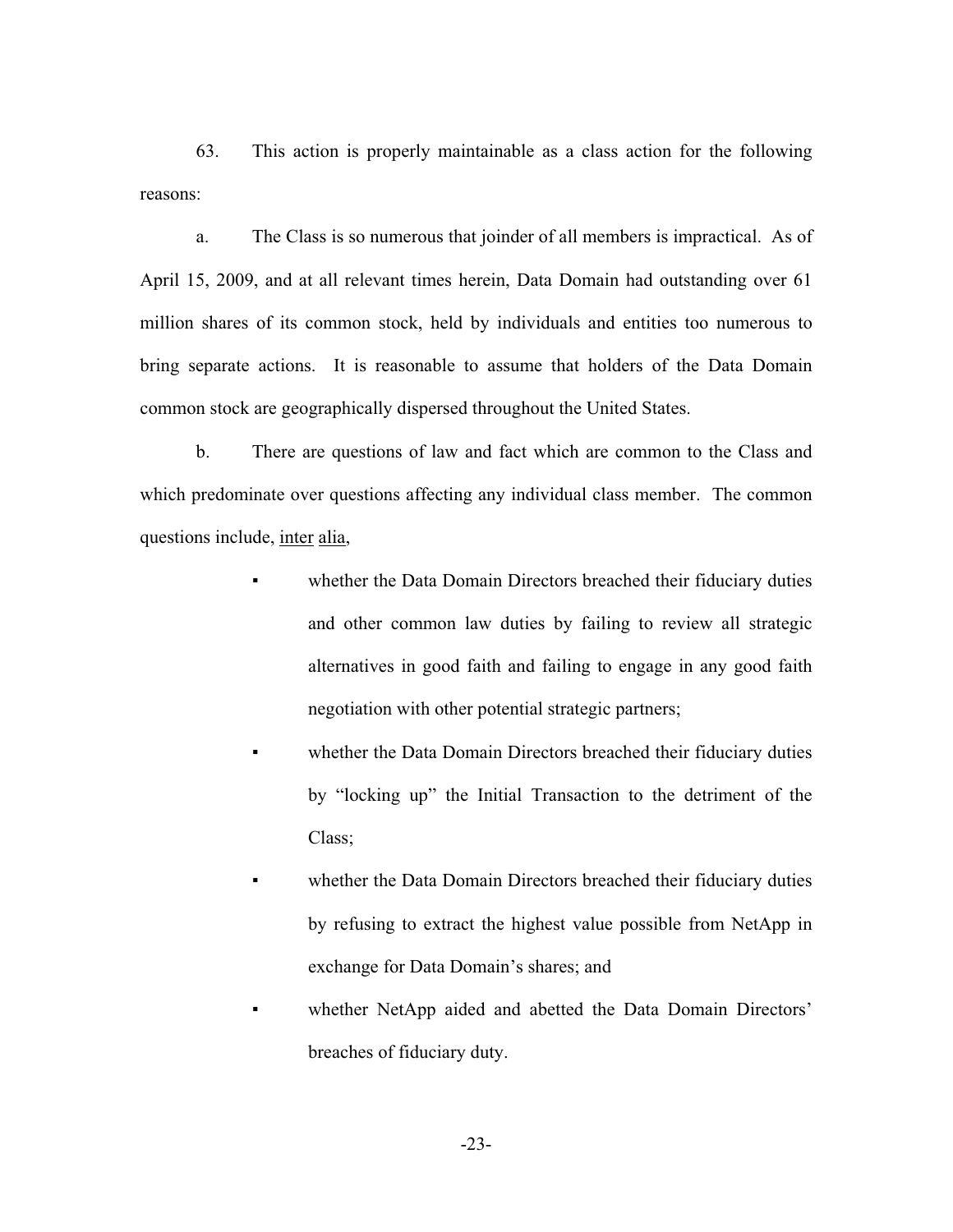67. Plaintiff is committed to prosecuting this action and has retained competent counsel experienced in litigation of this nature. Plaintiff is a member of the Class, and Plaintiff's claims are typical of the claims of the other members of the Class. Accordingly, Plaintiff is an adequate representative and will adequately protect the interests of the Class.

68. Plaintiff anticipates that there will be no difficulty in the management of this litigation as a class action.

a. The Data Domain Directors have acted on grounds generally applicable to the Class with respect to the matters complained of herein, thereby making appropriate the relief sought herein with respect to the Class as a whole.

b. Plaintiff has suffered damages and will continue to suffer additional damages as a result of the acts and conduct of the Data Domain Directors alleged herein, including but not limited to (a) damages representing the negative market reaction to the Initial Transaction and Revised Transaction, (b) the lost opportunity to receive a more significant control premium for their shares, (c) the lost opportunity to leverage the Initial Transaction and EMC Bid to improve the terms of any alternative offer and (d) damages representing any fees and costs resulting from the deal protections the Data Domain Directors permitted in the Merger Agreement, the payment of which would lower the per share consideration received by the shareholders.

- c. The prosecution of separate actions would create the risk of:
- inconsistent or varying adjudications which would establish incompatible standards of conduct for the Defendants, and/or

-24-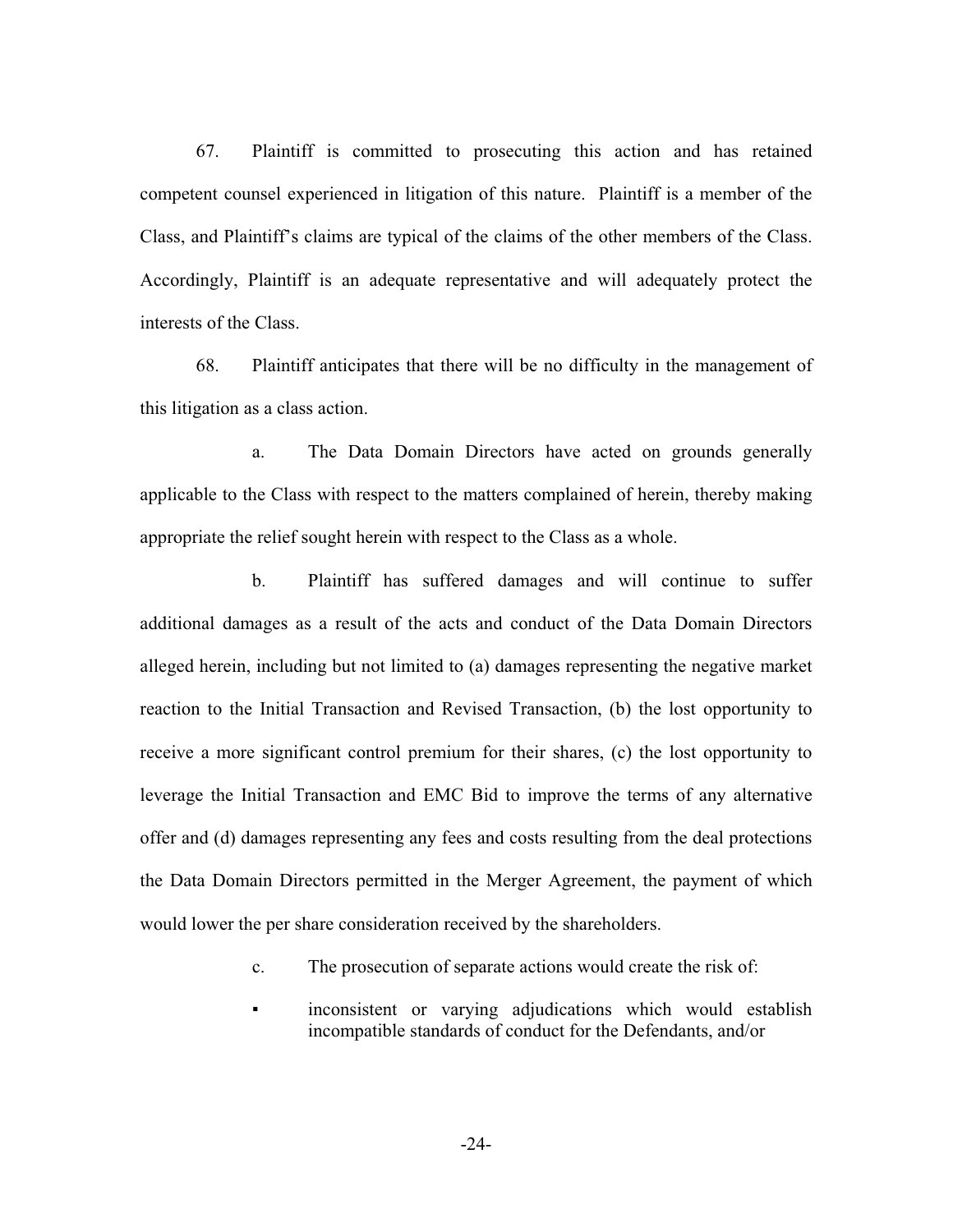ƒ adjudications which would as a practical matter be dispositive of the interests of other members of the Class.

# **CLAIMS FOR RELIEF**

## **COUNT I**

# **(Class Action Claim For Breach of Fiduciary Duty Against the Data Domain Directors)**

55. Plaintiff repeats and realleges each and every allegation above as if set forth in full herein.

56. The Data Domain Directors owe the Class the utmost fiduciary duties of due care, good faith, and loyalty. The Data Domain Directors failed to fulfill their fiduciary duties in connection with the Revised Transaction.

57. They failed to fully inform themselves about the other competing proposals and instead chose to avoid considering whether an alternative transaction provided greater value to the Data Domain shareholders than the NetApp merger.

58. Defendants' refusal to use the Initial Transaction or the Revised Transaction to seek out or improve the terms of alternative proposals is a breach of their fiduciary duty, as is their refusal to use alternate proposals to improve the terms of the Revised Transaction. Even if the Board believed the Revised Transaction is more valuable to the Class than alternative offers, the Board is not excused from taking all possible steps to maximize shareholder value by improving the terms of the Revised Transaction.

59. The Director Defendants also breached their fiduciary duties of good faith, due care, and loyalty by favoring their own interests over those of the Data Domain shareholders. They caused the Company to enter into the Merger Agreement in order to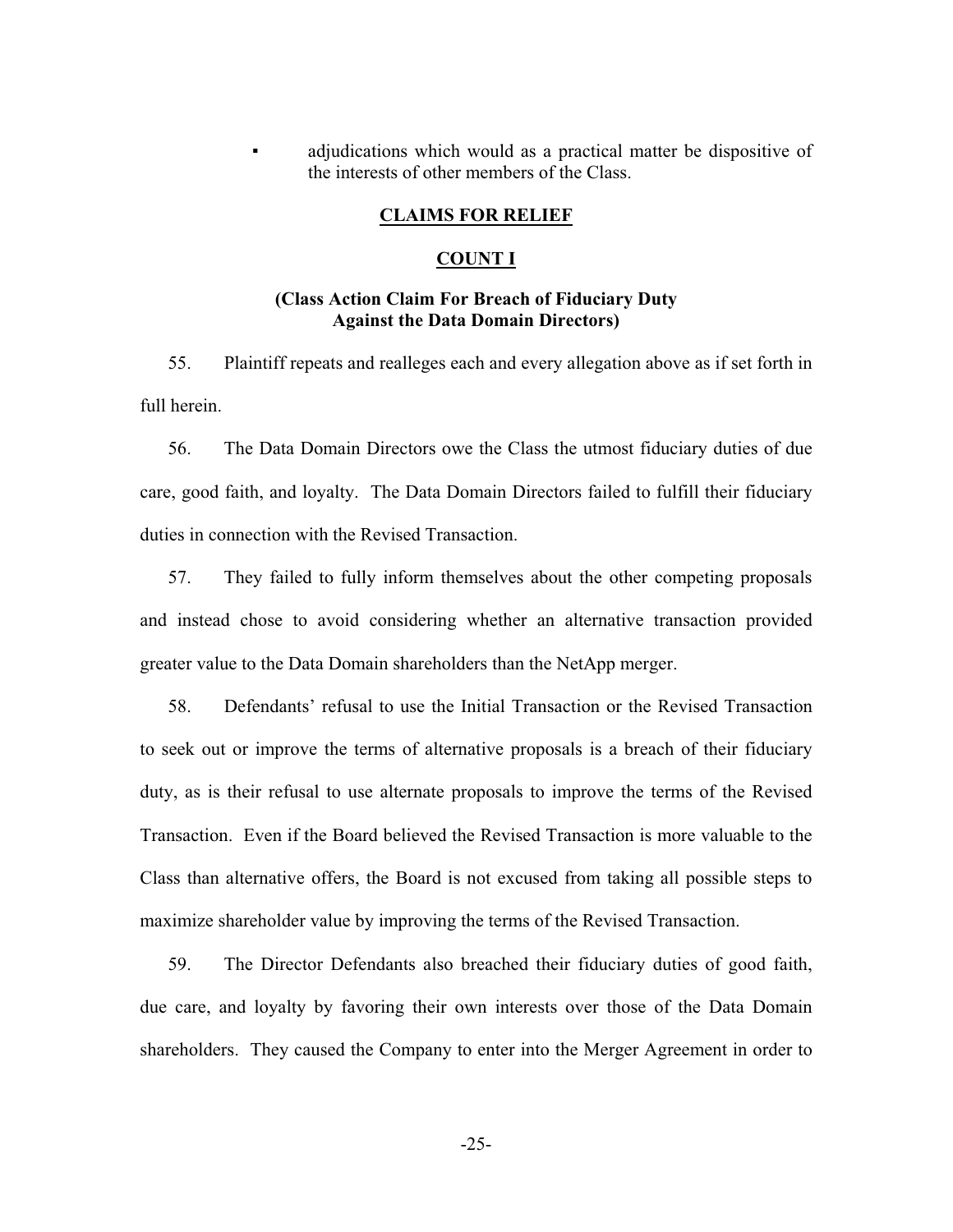perpetuate their own personal interests, and those of Data Domain's senior management.

60. As a result of the Data Domain Directors' breaches of fiduciary duty in agreeing to the Revised Transaction in bad faith and with limited information, the Class will be harmed by receiving the inferior consideration of the Revised Transaction – consideration which includes questionable value mired by long-term risk. Further, the deal protections adopted by the Defendants and improperly still contained in the Revised Transaction impose an excessive and disproportionate impediment to the Board's ability to entertain any other potentially superior alternative offer.

61. Plaintiff and the Class have been harmed by these breaches of fiduciary duty, as this transaction is their only chance to capture a control premium. The Data Domain Directors have squandered that chance.

62. Plaintiff and the Class have no adequate remedy at law.

# **COUNT II**

# **(Claim for Aiding and Abetting Breaches of Fiduciary Duty Against NetApp (which includes Merger Subs))**

63. Plaintiffs repeat and reallege each allegation set forth herein.

64. The Data Domain Directors owed to Plaintiff and the members of the Class the utmost loyalty, good faith and due care. As set forth above, the Data Domain Directors breached their fiduciary duties.

65. NetApp aided and abetted the Data Domain Directors in breaching their fiduciary duties owed to the public shareholders of Data Domain, including Plaintiff and the members of the Class.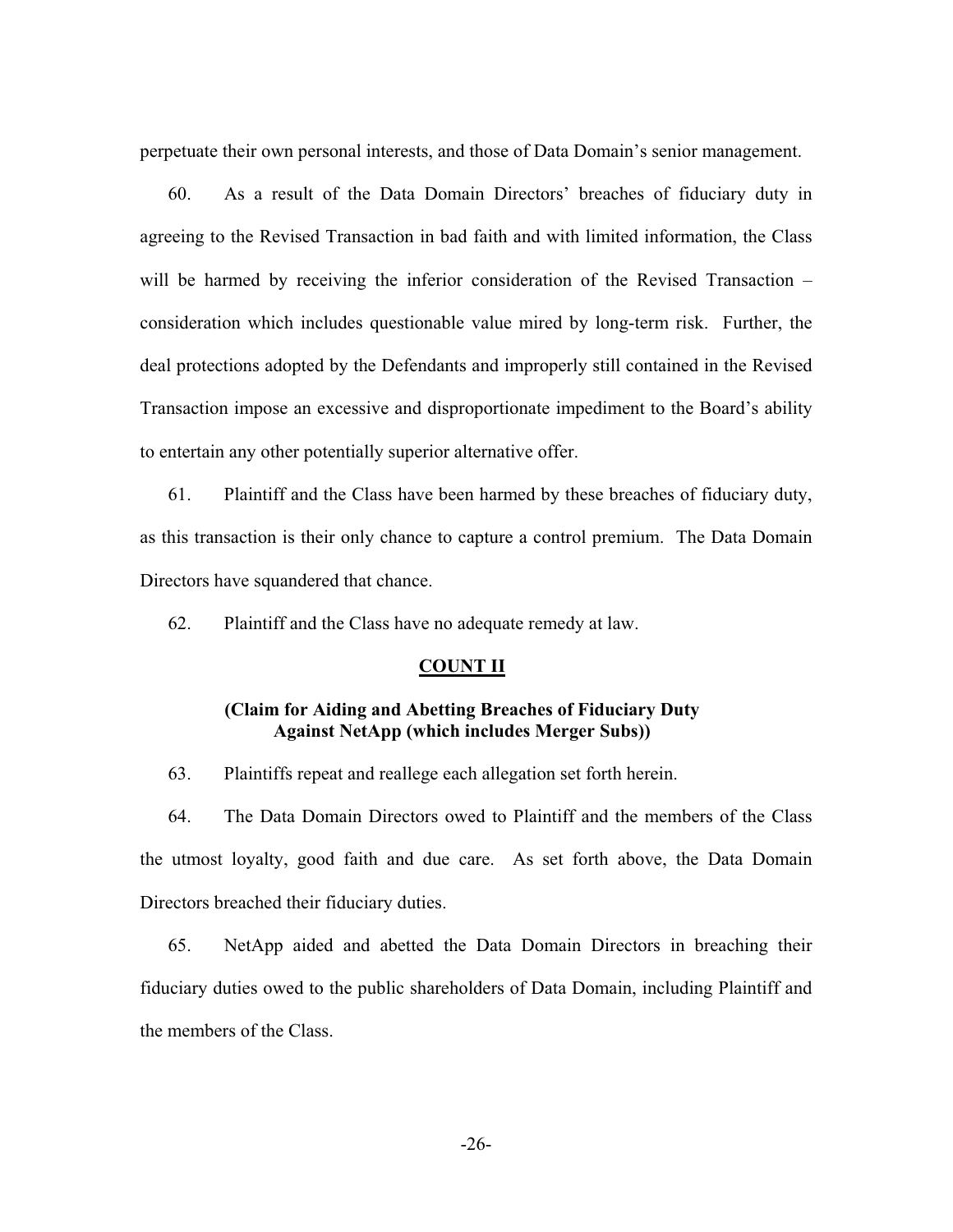66. NetApp knew that the Data Domain Directors owed fiduciary duties to Plaintiff and the Class, and was an active and knowing participant in the Data Domain Directors' breaches of those duties. NetApp induced those breaches by offering the Data Domain Directors benefits to the exclusion of Data Domain's public shareholders, such as immediate compensation for restricted stock and options, indemnity and, for certain of the key Data Domain Directors, lucrative positions in the new company.

67. NetApp also knew that when it offered a majority of cash – in effect "cashing" out" the majority of Data Domain's shareholders' pre-existing equity, the Data Domain directors would be obligated by their fiduciary duties to maximize the value paid to their shareholders in any deal. NetApp further knew that insisting on matching rights and other deal protections would undermine and impede any effort by the Data Domain directors to comply with their fiduciary duties.

68. NetApp participated in the breach of the fiduciary duties by the Data Domain Directors for the purpose of advancing its own interests. NetApp obtained both direct and indirect benefits from colluding in or aiding and abetting the Data Domain Directors' breaches. NetApp will benefit, *inter alia*, from the acquisition of the Company at a grossly inadequate and unfair price if the Revised Transaction is consummated.

## **RELIEF REQUESTED**

**WHEREFORE,** Plaintiff demands judgment that provides the following relief:

(a) Preliminarily and permanently enjoining Data Domain and any of the Data Domain Directors and any and all other employees, agents, or representatives of the Company and persons acting in concert with any one or more of any of the foregoing,

-27-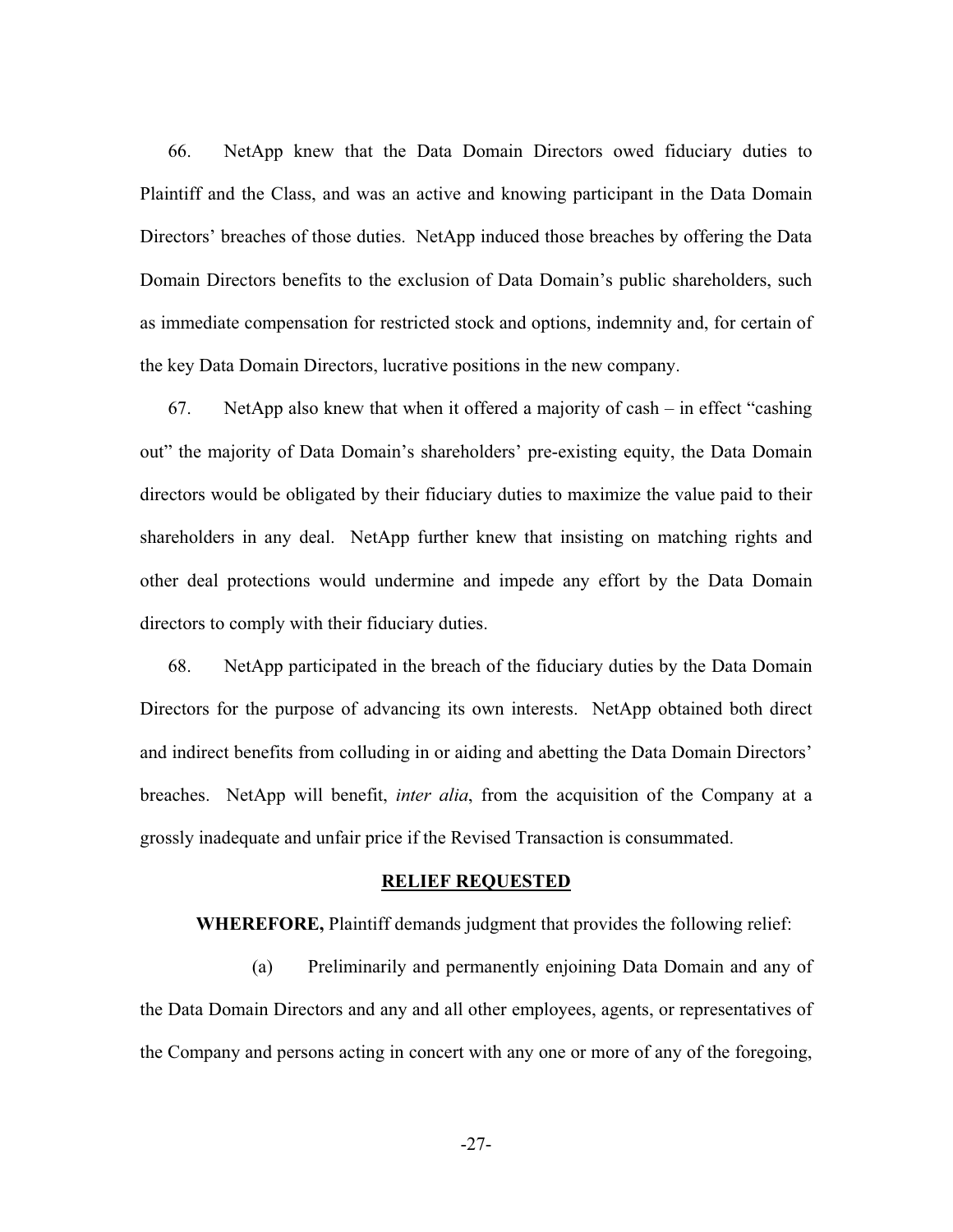during the pendency of this action, from taking any action to consummate the Revised Transaction until such time as the Data Domain Directors have fully complied with their fiduciary duties and taken all readily available steps to maximize shareholder value;

(b) Finding the Data Domain Directors liable for breaching their fiduciary duties to the Class;

(c) Finding NetApp (including the Merger Subs) liable for aiding and abetting breaches of fiduciary duty by the Data Domain Directors;

(d) Awarding the Class compensatory damages, together with pre- and post-judgment interest;

(e) Awarding Plaintiff the costs and disbursements of this action, including attorneys', accountants', and experts' fees; and

(f) Awarding such other and further relief as is just and equitable.

Dated: June 12, 2009

Mark Lebovitch Amy Miller BERNSTEIN LITOWITZ BERGER & GROSSMANN LLP 1285 Avenue of the Americas New York, New York 10019 (212) 554-1400

*/s/ Jay W. Eisenhofer* Jay W. Eisenhofer (Del. I.D. No. 2864) Cynthia A. Calder (Del. I.D. No. 2978) GRANT & EISENHOFER P.A. 1201 N. Market St. Wilmington, DE 19801 (302) 622-7000 (302) 622-7100 (facsimile)

*Counsel for Police & Fire Retirement Delaware Counsel for Plaintiff System of the City of Detroit*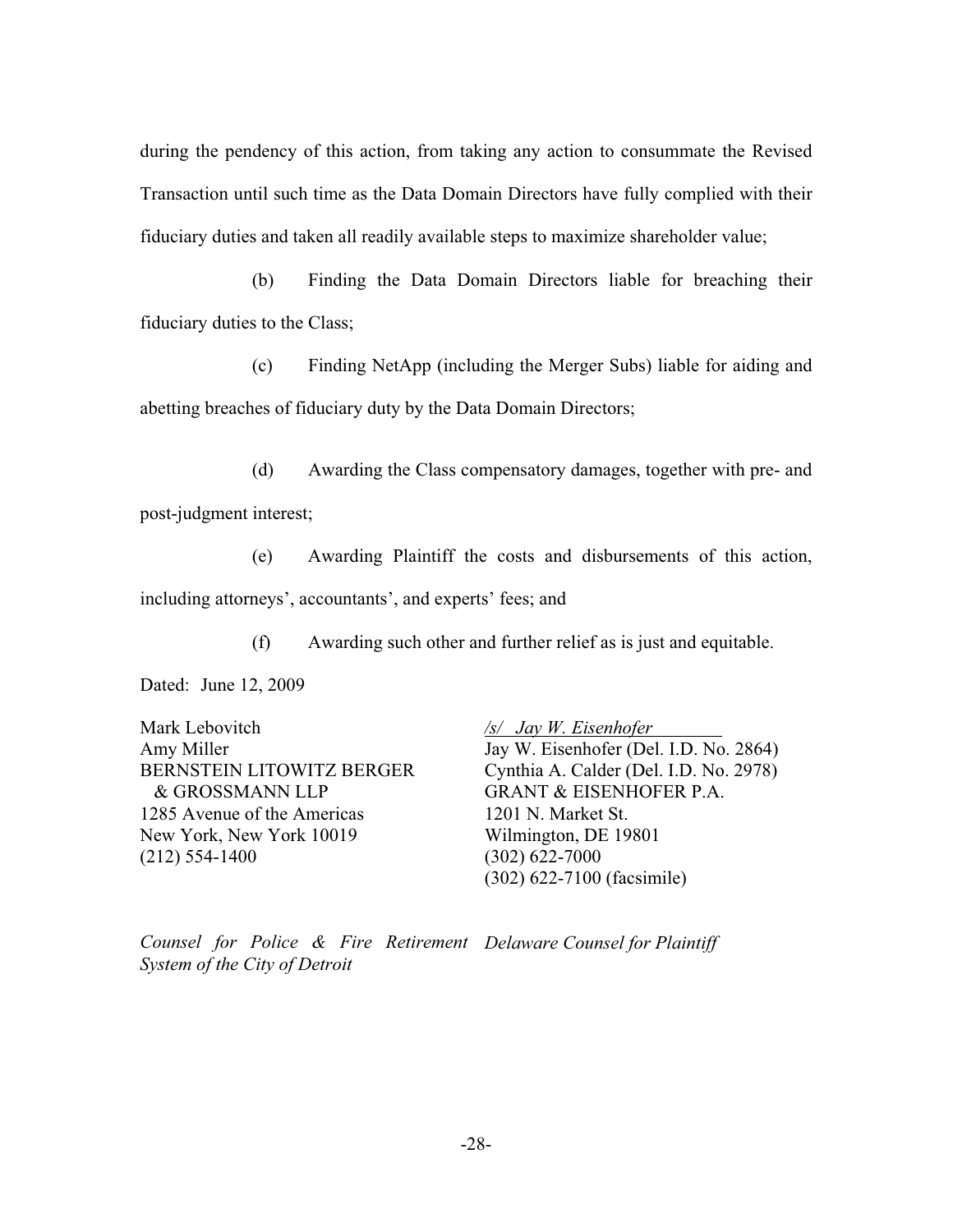## IN THE COURT OF CHANCERY OF THE STATE OF DELAWARE

| Data Domain, Inc.,       | POLICE & FIRE RETIREMENT SYSTEM OF<br>THE CITY OF DETROIT, on behalf of itself<br>and all other similarly situated shareholders of |          |
|--------------------------|------------------------------------------------------------------------------------------------------------------------------------|----------|
|                          | Plaintiff,<br>v.                                                                                                                   | C.A. No. |
| and FRANK SLOOTMAN,      | RONALD D. BERNAL, ANEEL BHUSRI,<br>RONALD E.F. CODD, REED E. HUNDT, KAI<br>LI, JEFFREY A. MILLER, SCOTT SANDELL,                   |          |
|                          | Defendants.                                                                                                                        |          |
|                          | VERIFICATION                                                                                                                       |          |
| <b>STATE OF MICHIGAN</b> |                                                                                                                                    |          |
| COUNTY OF WAYNE          | SS.                                                                                                                                |          |

 $\omega$  and one can can be if

 $\pm \epsilon$ 

I, Ronald Zajac, General Counsel for Plaintiff the Police and Fire Retirement System of the City of Detroit ("Detroit P&F"), being duly sworn, depose and say that I am authorized to make this verification on behalf of Detroit P&F, that I have read the foregoing Verified Class Action Complaint, and that the factual statements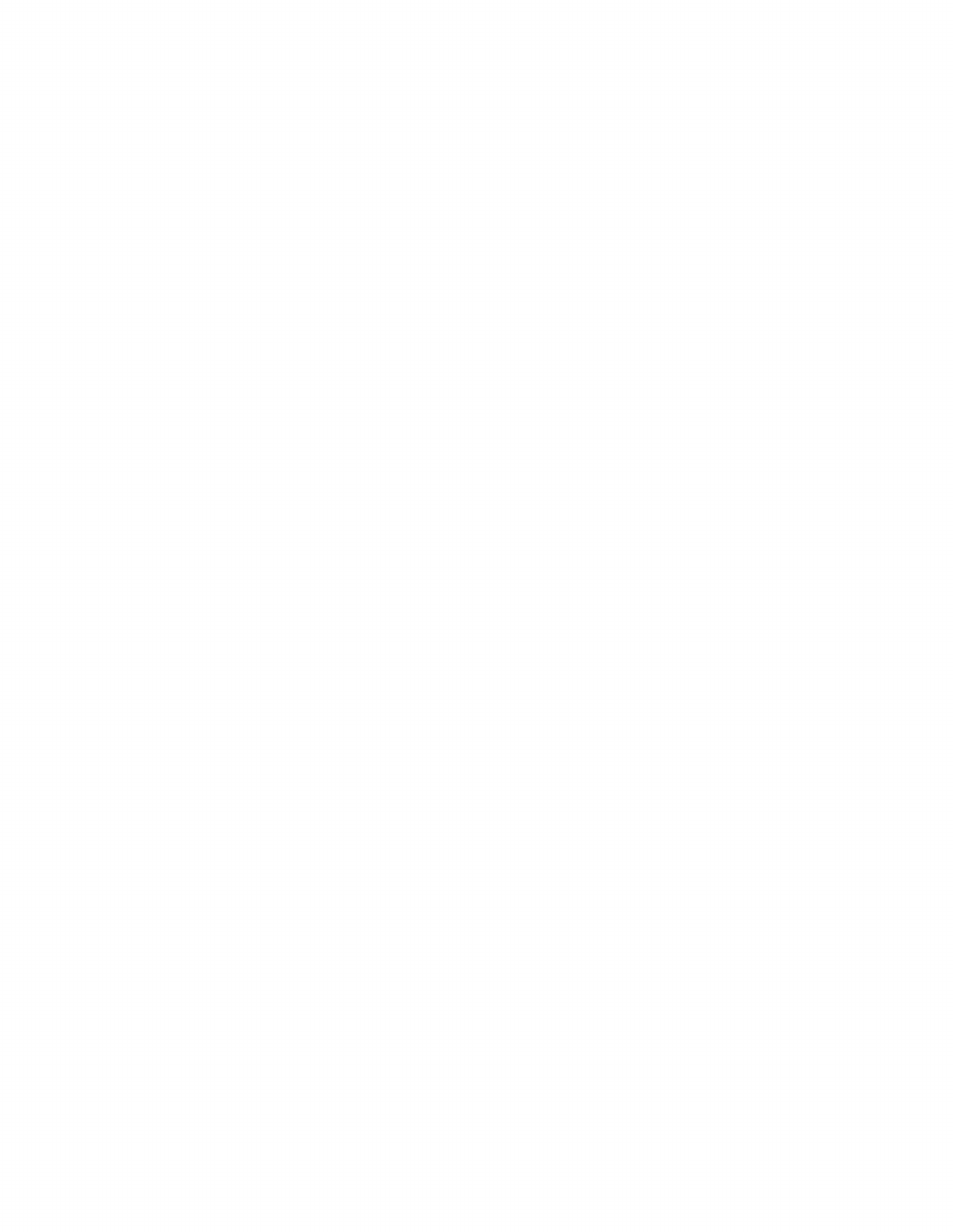contained therein are true to the best of my knowledge, information and belief.

Knald Lojon

Sworn to and subscribed before me this  $L$  day of June, 2009.

Tš Notary Public JOHN REYES<br>NOTARY PUBLIC - MICHIGAN<br>OAKILAND COUNTY<br>ACTING IN THE COUNTY OF LAST ANY COMMISSION EXPIRES OCT. 9, 2013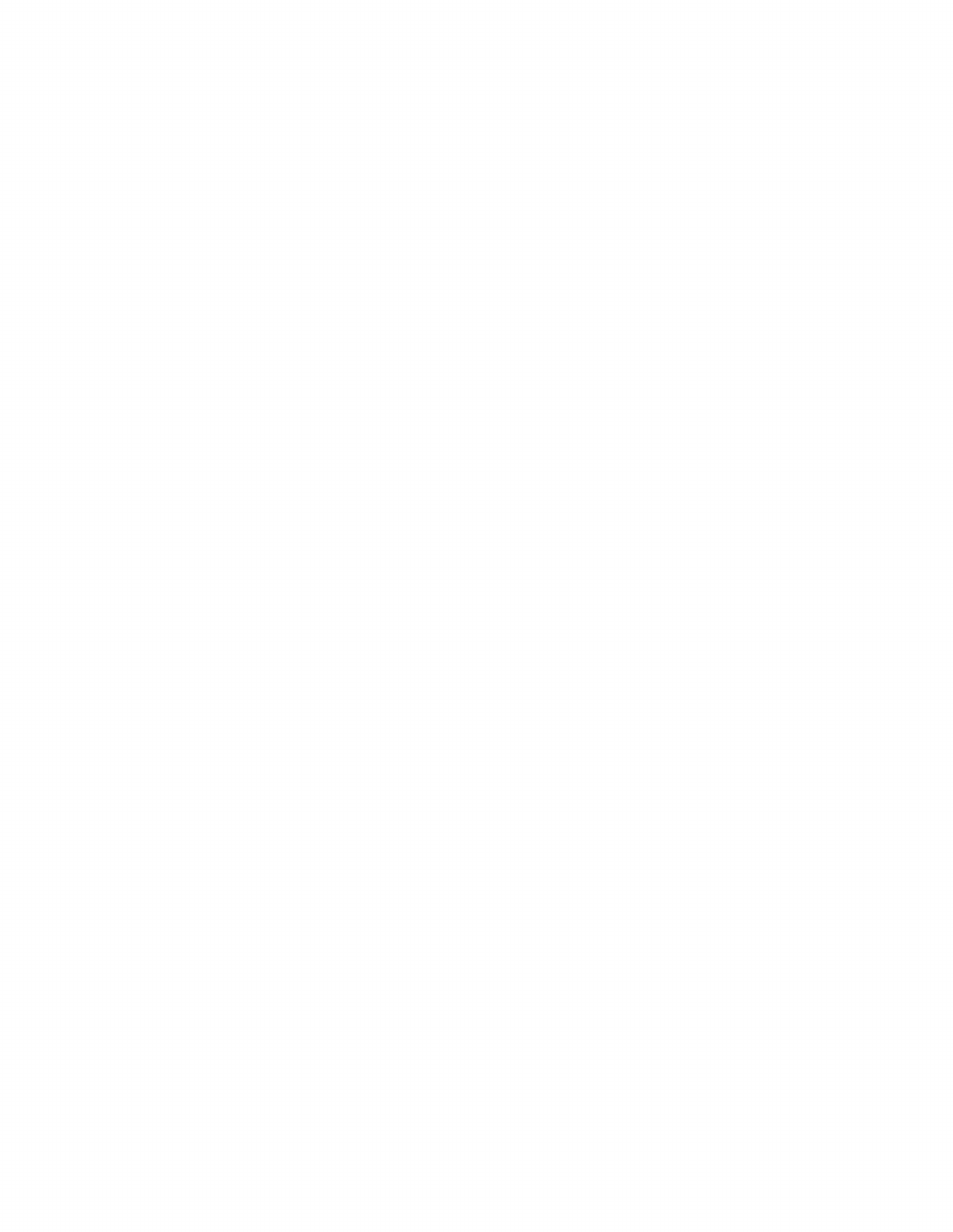# IN THE COURT OF THE CHANCERY OF THE STATE OF DELAWARE

POLICE & FIRE RETIREMENT SYSTEM OF THE CITY OF DETROIT, on behalf of itself and all other similarly situated shareholders of Data Domain, Inc.,

Plaintiff,

 $C.A. No.$ 

v.

RONALD D. BERNAL, ANEEL BHUSRI, RONALD E.F. CODD, REED E. HUNDT, KAI LI, JEFFREY A. MILLER, SCOTT SANDELL, and FRANK SLOOTMAN,

Defendants,

# AFFIDAVIT OF RONALD ZAJAC IN SUPPORT OF VERIFIED CLASS ACTION COMPLAINT OF THE POLICE AND FIRE RETIREMENT SYSTEM OF THE CITY OF DETROIT

STATE OF MICHIGAN  $\mathcal{F}$ ) ss. COUNTY OF WAYNE

Ronald Zajac, being duly sworn, does hereby state as follows:

 $\mathbf{1}$ . My name is Ronald Zajac. I am General Counsel for the Police and Fire

Retirement System of the City of Detroit ("Detroit P&F"), plaintiff in the above-

captioned class action. I am a resident of Michigan, and am of full legal age. My address

is 39436 Village Run, Northville, MI 48168. I make this affidavit in support of the

Verified Class Action Complaint Detroit P&F filed in the above-captioned case.

 $2.$ I make this affidavit under penalty of perjury.